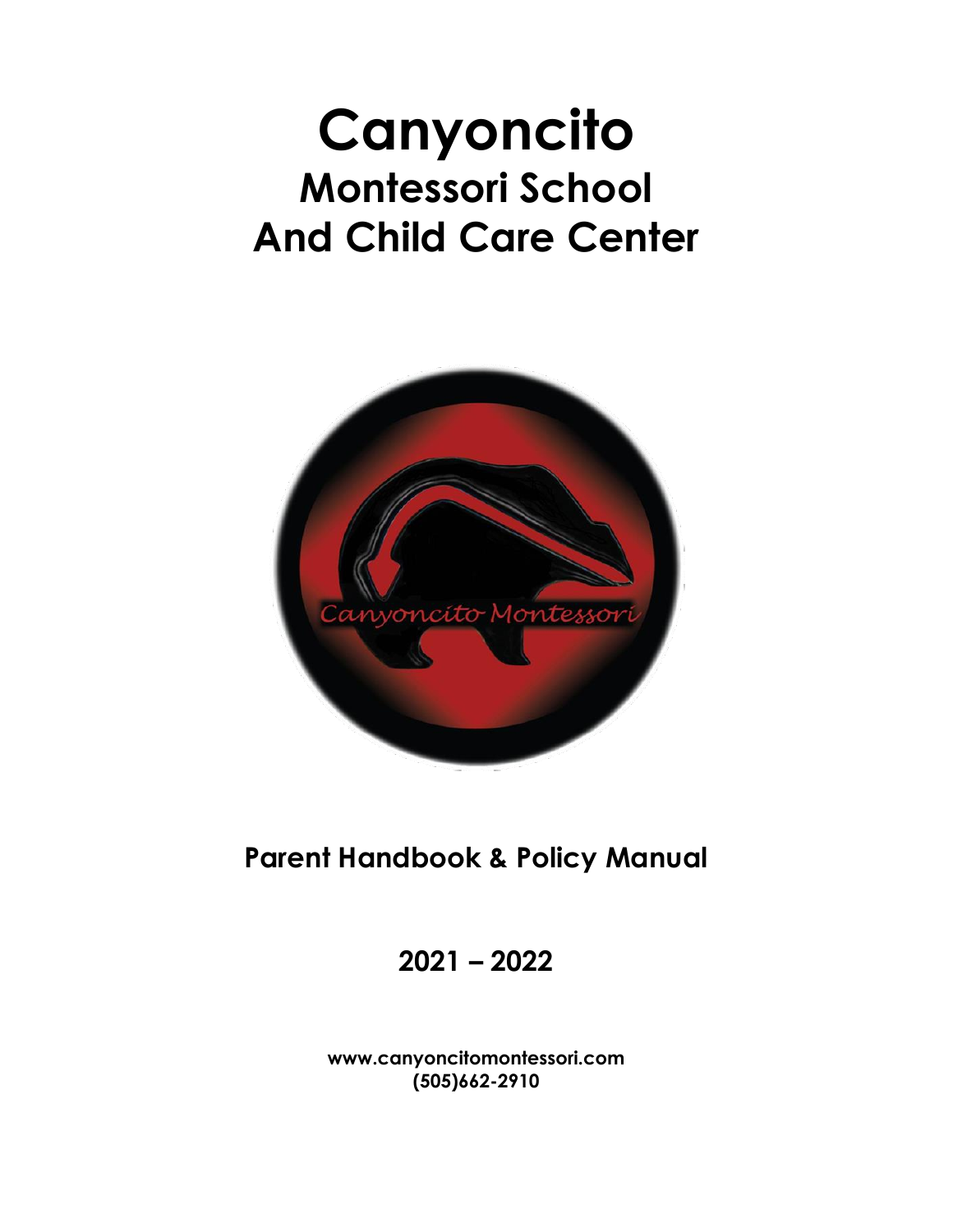# Table of Contents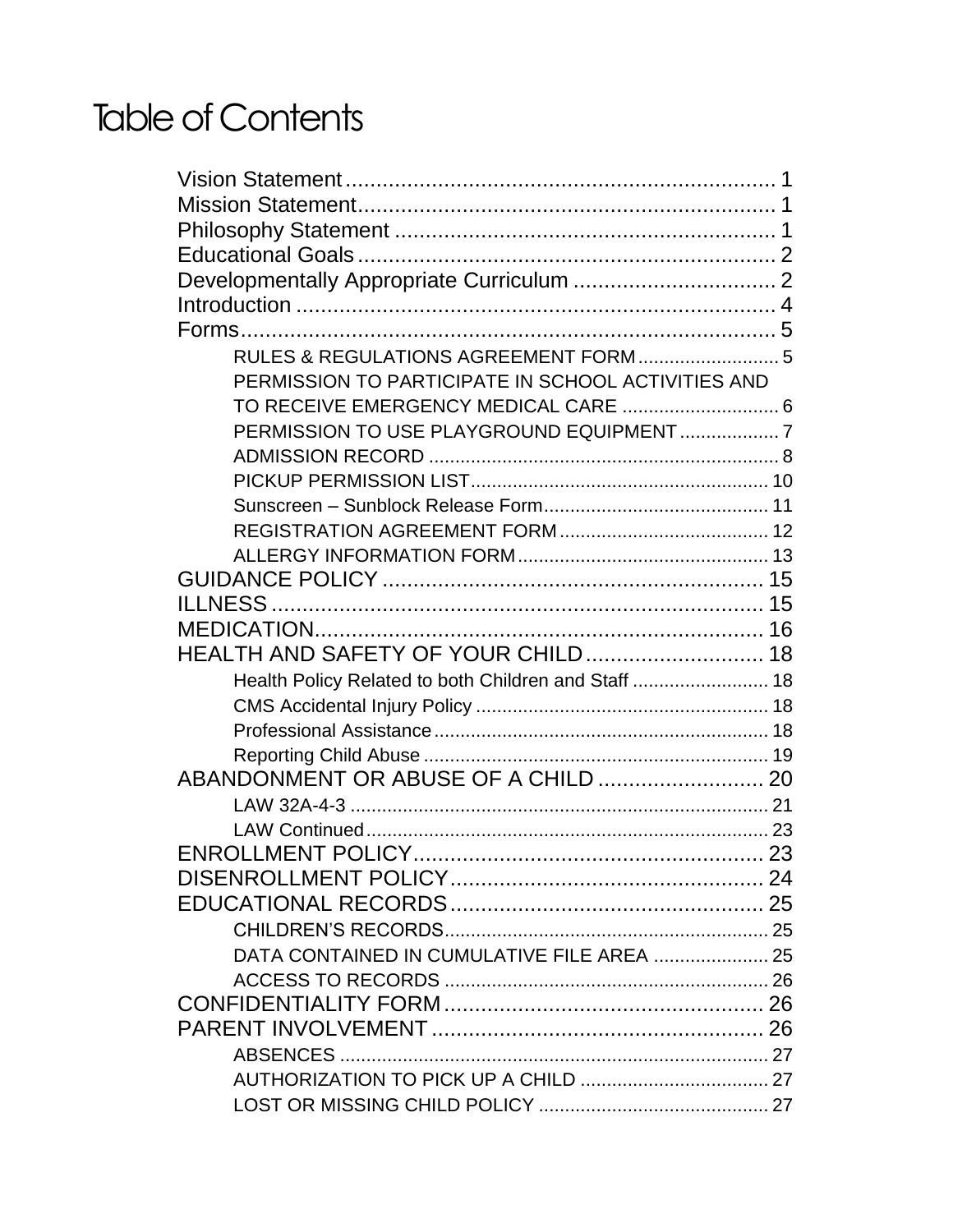|                                             | 27 |
|---------------------------------------------|----|
|                                             |    |
|                                             |    |
|                                             |    |
|                                             |    |
|                                             |    |
|                                             |    |
|                                             |    |
|                                             |    |
|                                             |    |
|                                             |    |
|                                             |    |
|                                             |    |
| WEEKLY SCHEDULE FOR PRE-SCHOOL AND PRE-K 33 |    |
|                                             |    |
|                                             |    |
|                                             |    |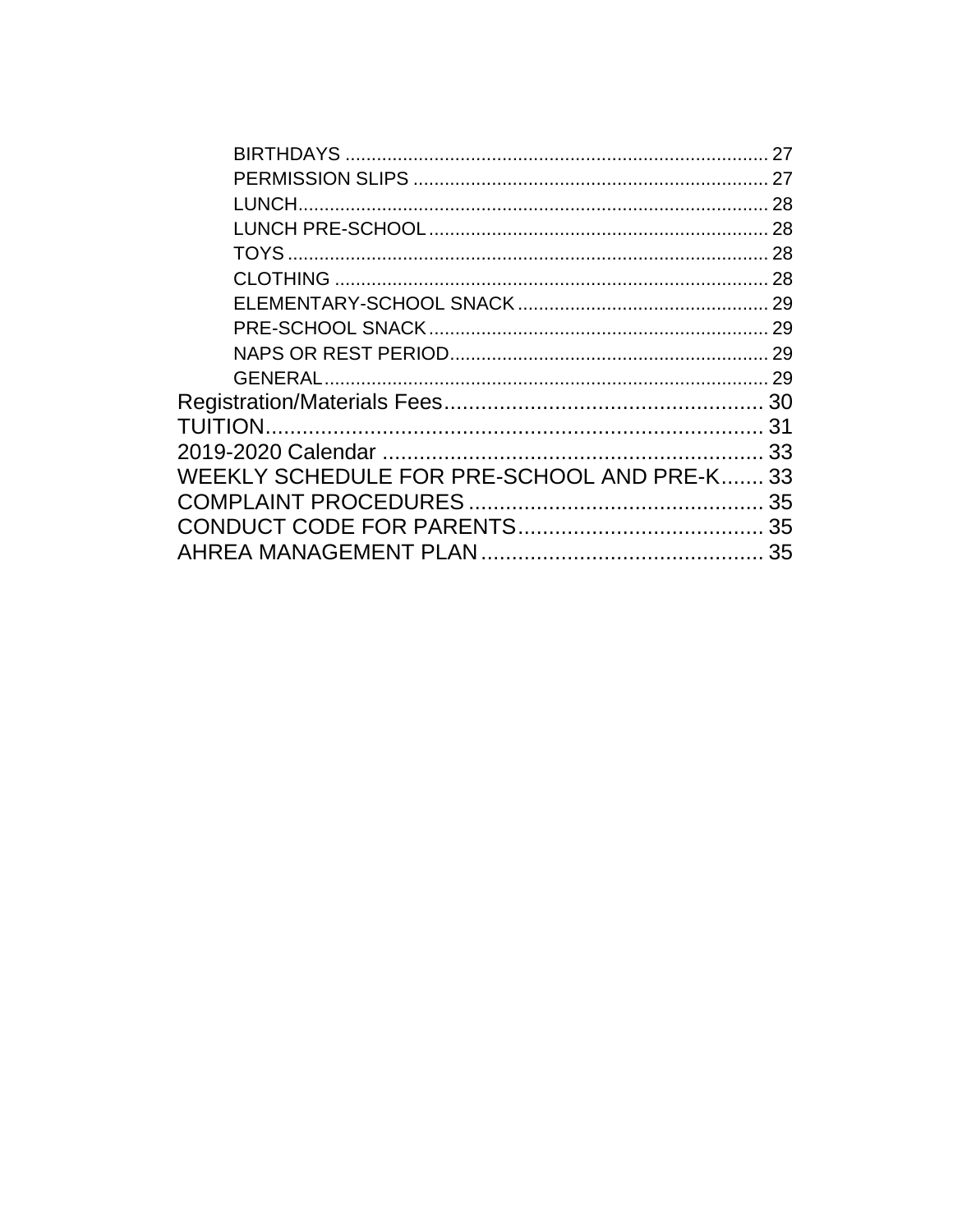## <span id="page-3-0"></span>Vision Statement

#### **One team, one goal: To provide the best education for all children.**

#### <span id="page-3-1"></span>Mission Statement

The mission of Canyoncito Montessori School and Child Care Center, Inc. is a commitment to the creation of a Montessori environment that enables all children to realize their highest potential for learning and to become an independent, self-motivated, and contributing member of the world community.

#### <span id="page-3-2"></span>Philosophy Statement

As early childhood educators, it is important to continually be the facilitators for all children, and educate according to "Developmentally Appropriate Practices" that motivate all children to become life-long learners.

The purpose of early childhood education is to encourage all children to reach their highest potential and provide guidance that facilitates each child's ability to function successfully in society. It is important to help the parents, families, and staff to work as a team and meet educational needs of all children.

Classroom management and discipline go hand-in-hand. We strongly believe that children need freedom within their environment, but freedom within limits. Freedom and discipline are similar. In order to be free, a child needs to look at being independent. True freedom of choice leads to thinking and reasoning intelligently and a strong self-esteem and competence which is the ability and capability to do what is needed.

A teacher's role is to guide children toward a stronger feeling of self. A teacher is always looking for work and play that leads to order, harmony, and selfdevelopment and eventually to discipline within a child. This is only accomplished by helping each child take pride in themselves. The teacher is the guardian of the environment and the link between it and the children. The teacher encourages feelings of empathy and mutual respect among all individuals within the environment. A teacher must lay the groundwork for discipline and guidance.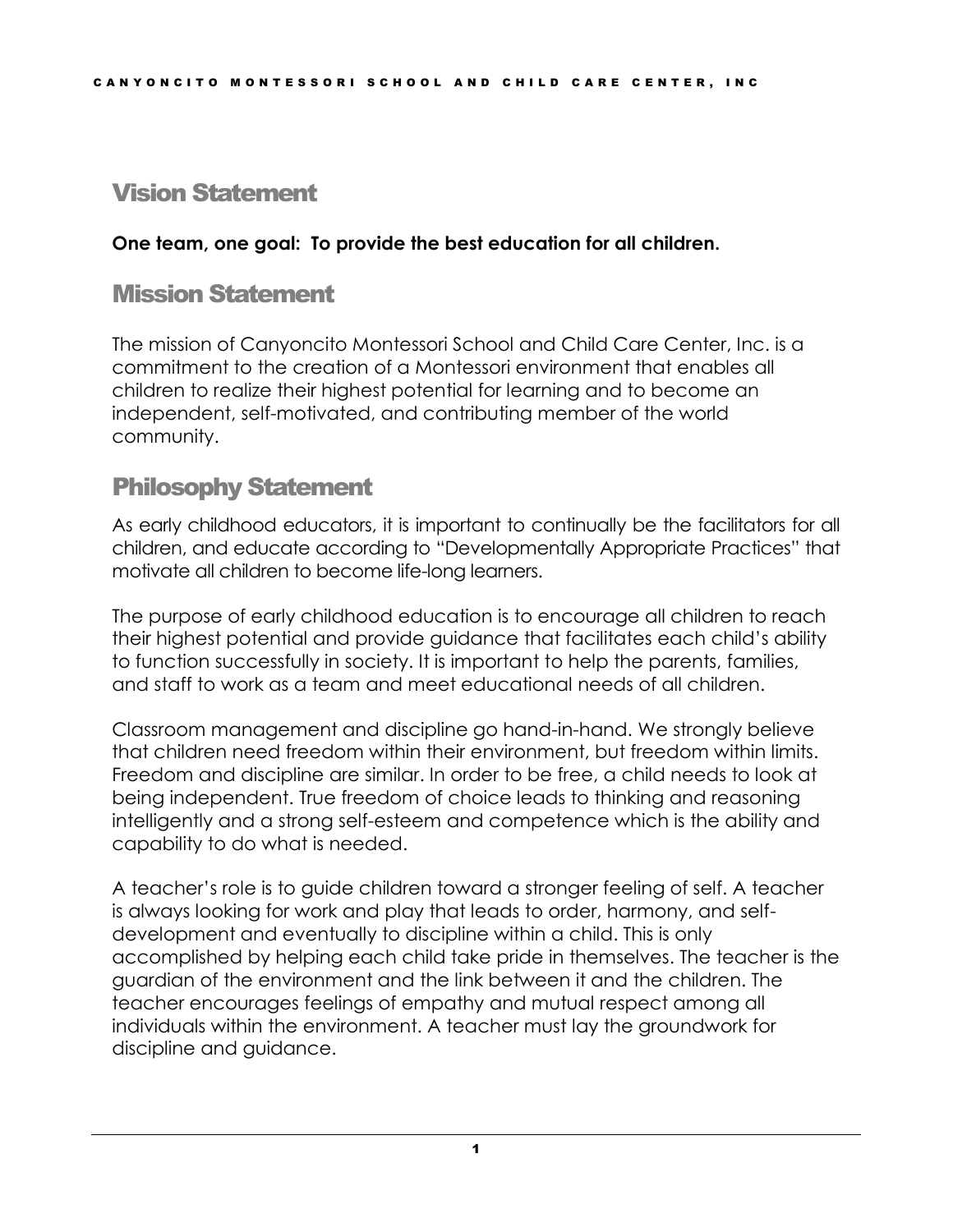The Montessori Pre-School environment is a "prepared" learning environment. It is an area for a growing child to do things for himself or herself – without the immediate help of adults. "The Prepared Environment" is a place where the children can be increasingly active, and the teacher increasingly passive. It is a place where a child can direct his own skills and become conscious of his/her self. Our goal as CMS is to assist all children to reach independence, order, harmony and self-discipline through his/her own efforts.

# <span id="page-4-0"></span>Educational Goals

It is the goal of Canyoncito Montessori School to provide an education that stimulates the physical, emotional, intellectual and social growth of each child while developing creativity and a positive self-image. Our goal is to provide an environment that is emotionally supportive in which all children feel secure, respected, and loved. The importance of sharing the responsibility among home, school, and community is to foster a higher level of academic, personal, and social achievement.

Graduates of Canyoncito Montessori School prepare to enter the next phase of their education carrying with them a respect for people, a belief in dignity of work and sense of responsibility for their own development.

# <span id="page-4-1"></span>Developmentally Appropriate Curriculum

It is important for Early Childhood teachers to be well trained. Professional teachers must use judgments based on developmentally appropriate knowledge and insight. Developmentally appropriate teaching means that we approach children from where they are and not from where we think they ought to be (Weikart, 1986). As early childhood Montessori teachers we must understand the developmental needs and characteristics of each age group as well as each individual child.

The following are characteristics of developmentally appropriate practice:

- Children learn at their own pace. Children learn from play.
- Children must be able to make choices.
- Teachers must be flexible when planning schedules.
- Young children need many different experiences.
- Allow time for repetition. Children must be able to become competent in their work and their play.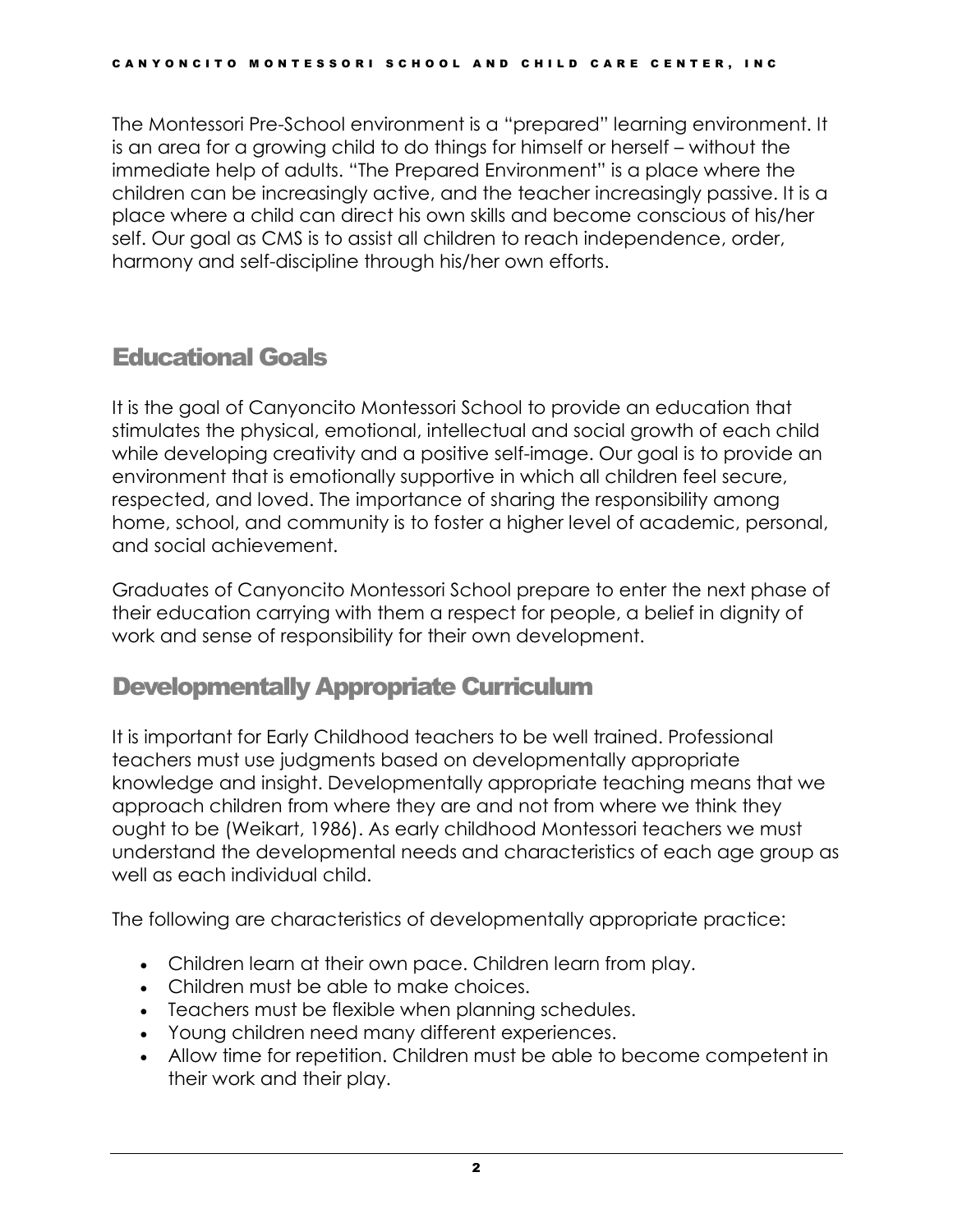- Always extending the activities to take children another step further, extending skills and experiences.
- Parents need to be involved in their child's classroom/school.
- Community involvement is important.
- Furnishings need to be child size.
- Areas are designed according to interest centers.
- The playground is made available as a classroom. Children need to be outdoors at least one hour a day.
- Teachers observe and facilitate (passive). Children are the aggressors and the doers (active participants).
- Teachers need to be trained NAEYC, Montessori, CDA Credentials, Associate Degree in Early Childhood. Teachers must be competent in Early Childhood.
- Experiences lead to language development which leads to intelligence.
- Teachers must ask open-ended questions. Children are always encouraged to ask questions and given opportunities to experiment and explore.
- In any classroom the key to success is mutual respect.

A developmentally appropriate curriculum is designed to strengthen all aspects of a child's development. This includes social, emotional, physical, cognitive, and language. It is important to support each child's development. When planning a curriculum, Canyoncito Montessori School looks at:

- Content
- Processes
- Teacher's role
- In what content is it going to take place?

Curriculum is what happens. It is not always planned. Children need to be taught to:

- Problem Solve
- Think
- Reason
- Create
- Research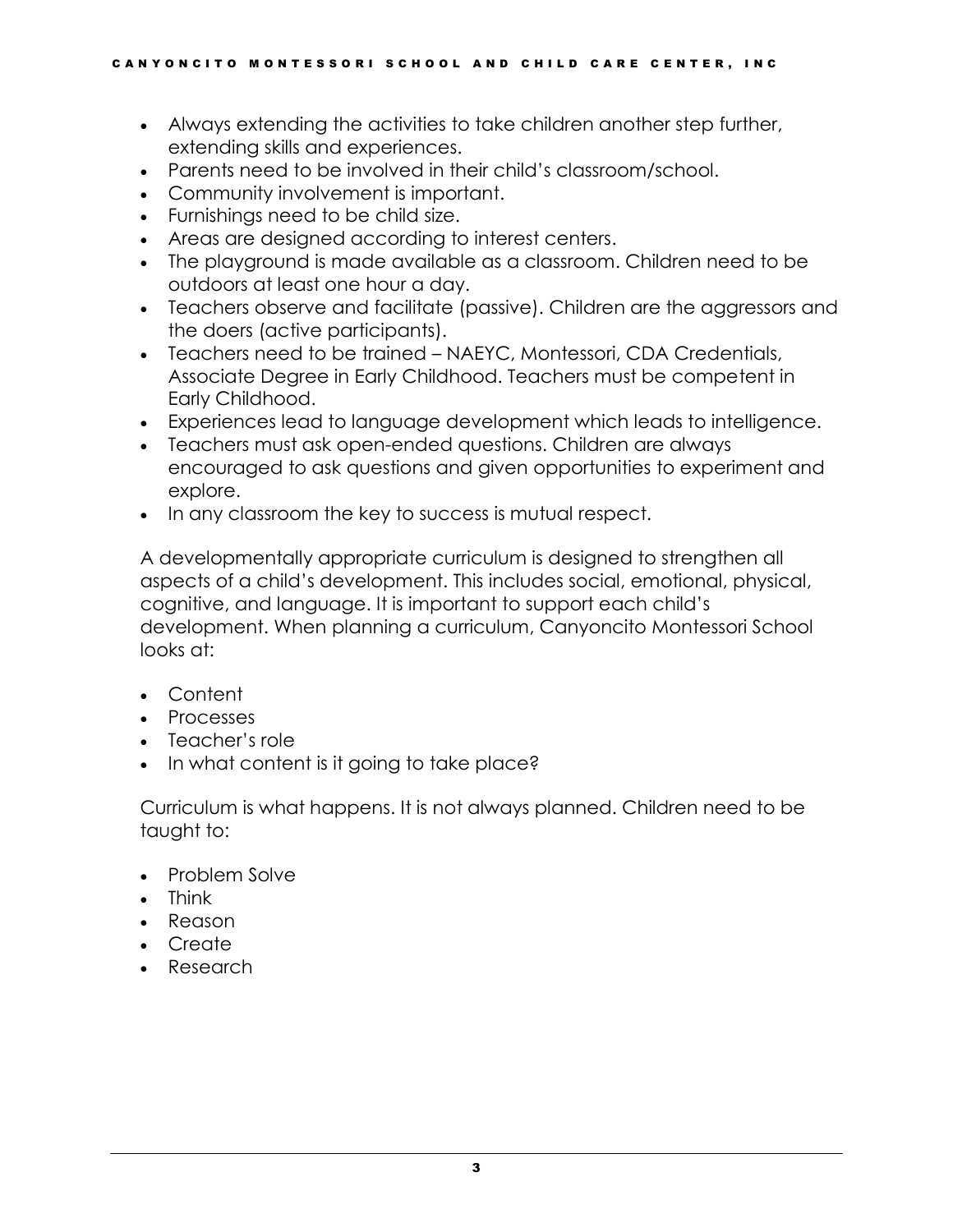#### <span id="page-6-0"></span>**Introduction**

The staff at Canyoncito Montessori School would like to welcome you to our school.

Your Pre-School staff includes: Mrs. Mary Ann Schnedler, Mrs. Jennifer Newman, Mrs. Janelle Brunner, Mrs. Barbara Spaulding, Mrs. Monsi Corwan, and Mrs. Rocio Mata.

The Elementary staff includes: Mrs. Mary Ann Schnedler, Mr. Dave Schnedler; Mrs. Vickie Mallett, and Mr. Sean Hollander.

Mrs. Schnedler is the Administrator of Canyoncito Montessori School and can be reached at (505) 662-2910.

Canyoncito Montessori School and Child Care Center, Inc. is a tax exempt, nonprofit, non-denominational, non-discriminatory corporation under section 501 (c) (3) of the Internal Revenue Code.

The Pre-School is licensed by the New Mexico Department of Children, Youth and Families.

The elementary school is a state recognized private school and before- and after-school child care is licensed by the New Mexico Department of Children, Youth and Families.

We would like you to feel free to talk to your child's teacher and develop an open line of communication. If at any time, it is necessary to talk to a staff member, please call the office and leave a message.

Canyoncito Montessori School's principal objective is the academic, creative, moral and physical development of each student. Special emphasis is placed on the very caring relationship that exists between the faculty and the students. Faculty members see students in class, at lunch, and during free periods to provide extra help. In addition to mastery of the fundamentals, students are encouraged to develop sound scholarship, independence of thought, cooperative self-reliance, and discriminatory judgment.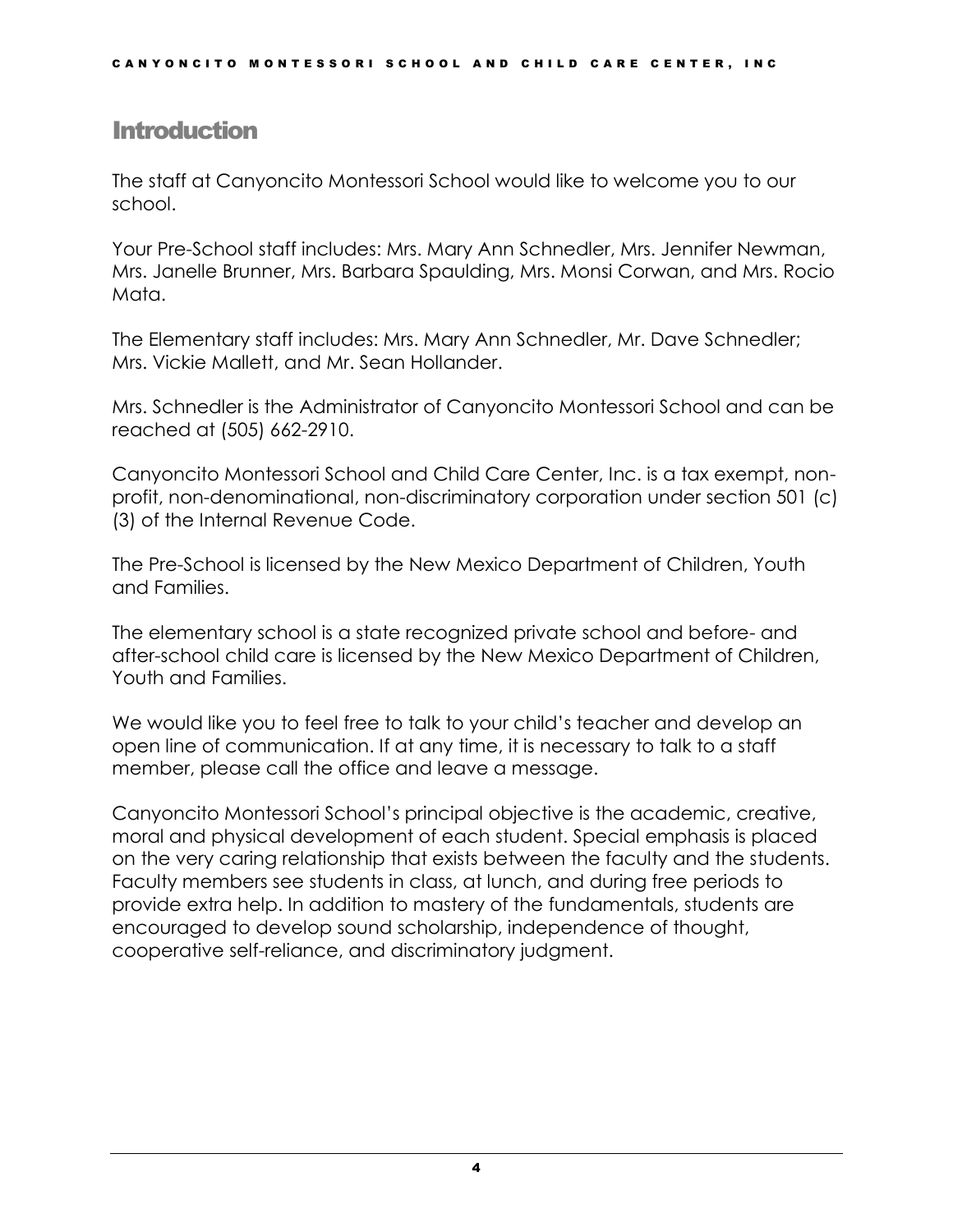#### <span id="page-7-1"></span><span id="page-7-0"></span>Forms

#### RULES & REGULATIONS AGREEMENT FORM

I/We have completely read Canyoncito Montessori School's Policy Manual and hereby agree to comply with all the rules and regulations of Canyoncito Montessori School regarding fees, attendance, medication, discipline policy, health, snack, clothing, and other items specified in the "Policy Book" issued by the school each year. I/We am aware of the scheduled school holidays/closures.

I/We further agree that I/We are responsible for and will pay all tuition and fees charged for our child/children.

Father or Guardian Theory and Mother or Guardian

Date Date

#### **APPROVED BY:**

Canyoncito Montessori School and Child Care Center, Inc.

President, Vice President, Secretary Date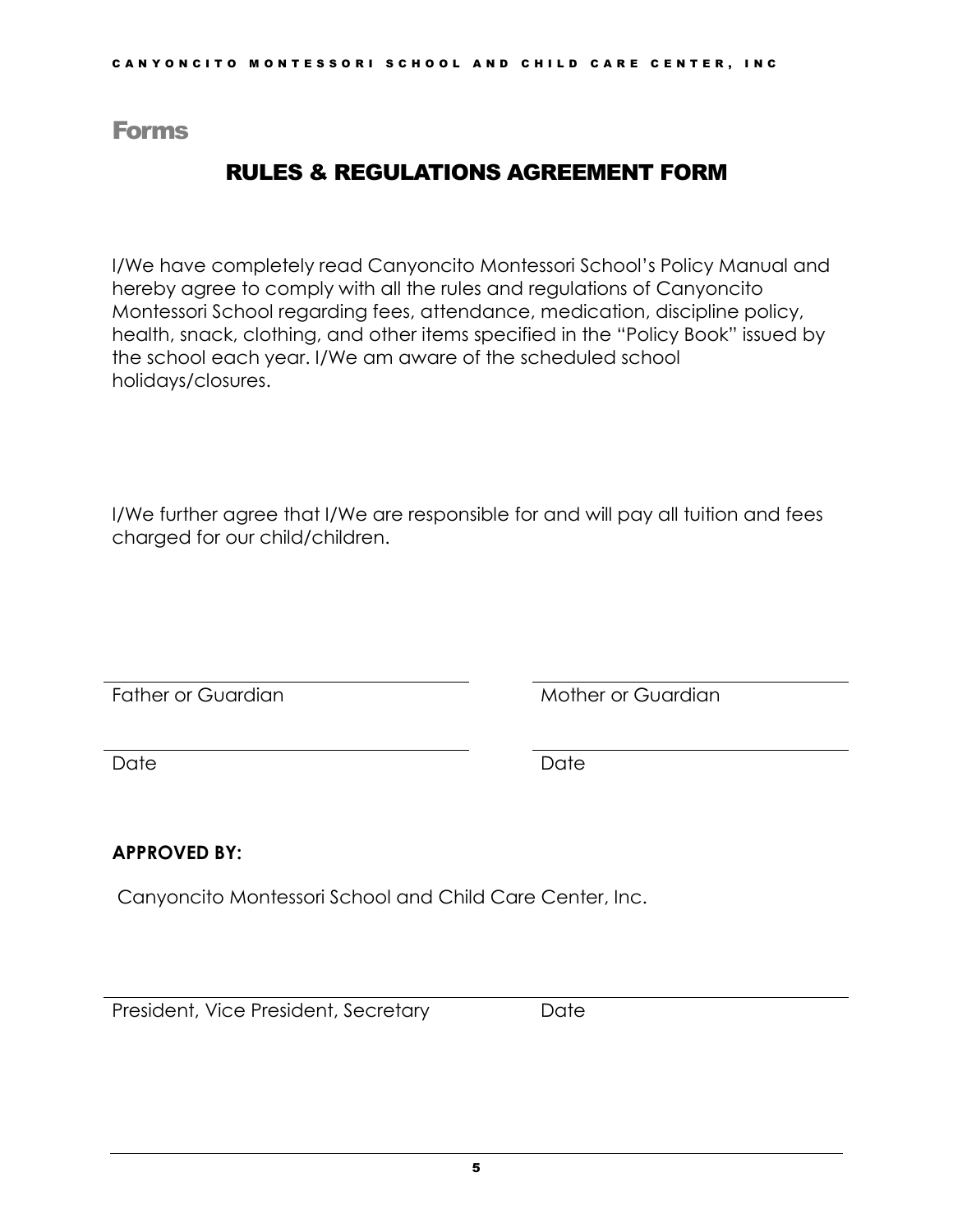#### <span id="page-8-0"></span>PERMISSION TO PARTICIPATE IN SCHOOL ACTIVITIES AND TO RECEIVE EMERGENCY MEDICAL CARE

I hereby grant permission for my child to use all of the playground equipment and participate in all of the activities at the school.

I hereby grant permission for my child to leave the school premises under the supervision of a staff member for neighborhood walks.

I have no objection to my child being included in photographs, slides, or movies taken at Canyoncito Montessori School which could be used for purposes of interpreting the school program. I understand that any photography or observation will be done only with the supervision of the classroom teacher.

I agree to inform Canyoncito Montessori School of any and all personal changes in circumstances that would affect my status in the school; e.g. marriage, separation, divorce, change in employment, change in address or telephone number.

I hereby grant permission for the Director or Acting Director to take whatever steps that may be necessary to obtain emergency medical care or transportation, if warranted. These steps may include, but are not limited to, the following:

- 1. Canyoncito Montessori School will administer the proper first aid.
- 2. Canyoncito Montessori School will attempt to contact a parent or guardian.
- 3. Canyoncito Montessori School will attempt to contact the child's physician.
- 4. Canyoncito Montessori School will attempt to contact you through any of the persons listed on the emergency information form you completed for us.
- 5. If we cannot contact you or your child's physician we will do any or all of the following: (a) call another physician or paramedics (b) call an ambulance (c) have the child taken to an emergency hospital in the company of a staff member.
- 6. Incidents will be documented and reported to the licensing authority.
- 7. Any expenses incurred under item 5, above, will be borne by the child's family. You will assume responsibility for any resultant expense not covered by your insurance.
- 8. The school will not be responsible for anything that may happen as a result of false information given at the time of enrollment or failure to report updated information.

Father or Guardian Theory of Guardian Mother or Guardian

Date Date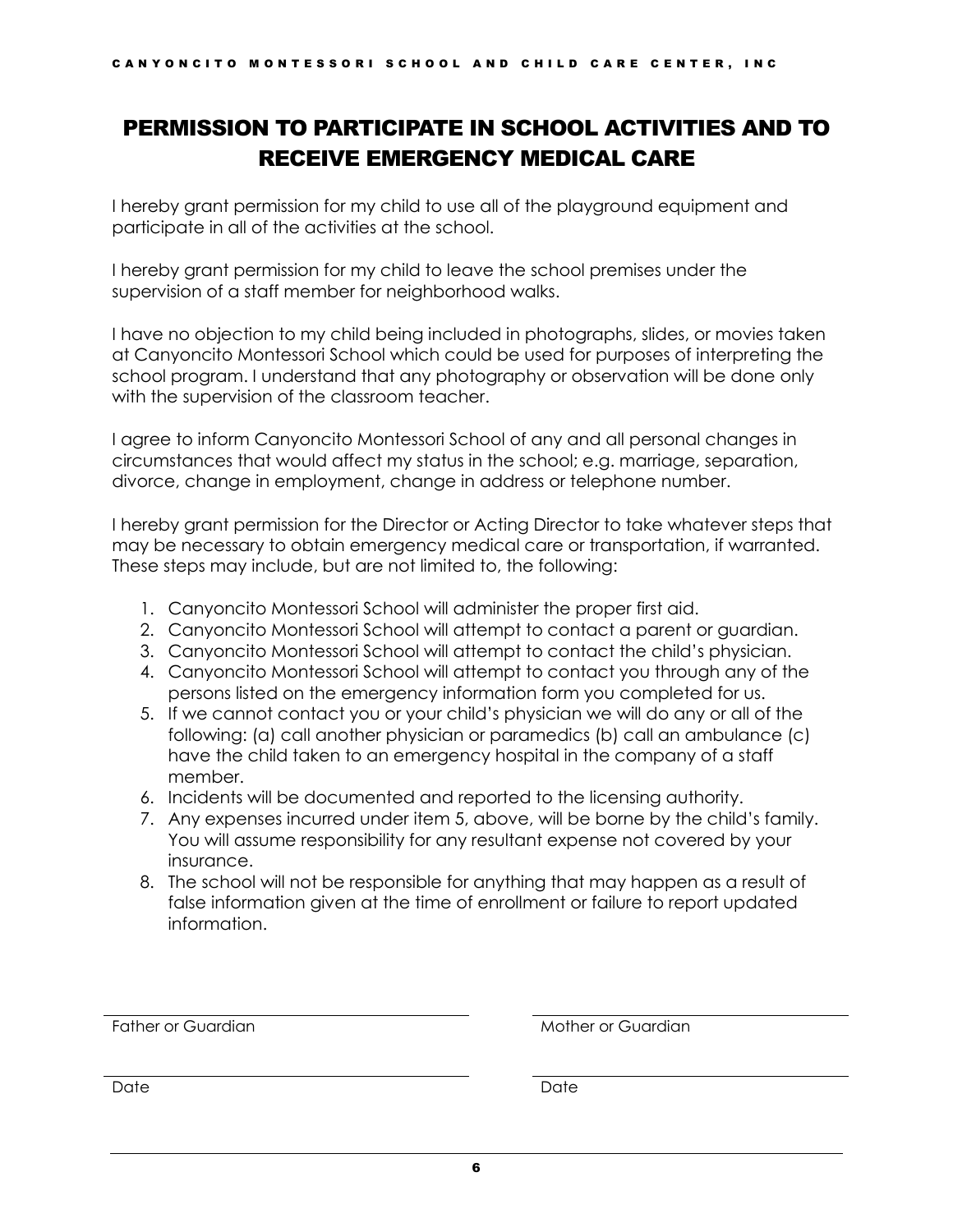#### <span id="page-9-0"></span>PERMISSION TO USE PLAYGROUND EQUIPMENT

Please inspect the playground and equipment as soon as possible.

This is to inform Canyoncito Montessori School that I/we have inspected the playground and equipment, finding it to be developmentally appropriate.

I/we give permission for my child **I** and the state of the use Canyoncito's playground and equipment.

I/we will not hold the school or individual teachers responsible for nonnegligent accidents.

Please list any piece of equipment you do not want your child to play on and every effort will be made to honor your request.

Father or Guardian Theory and Mother or Guardian

Date Date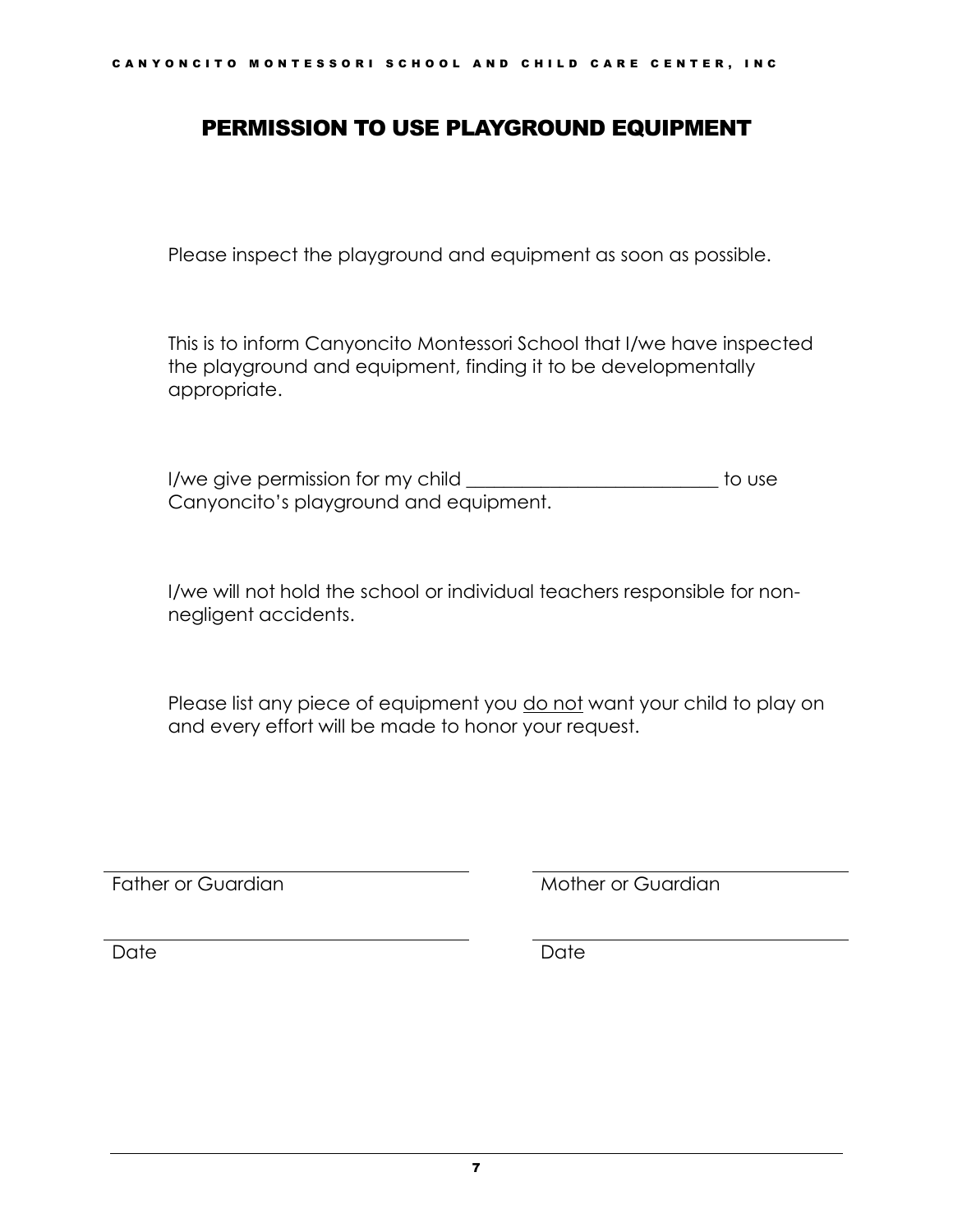# ADMISSION RECORD

<span id="page-10-0"></span>

| Child's Name                                                                                                                           | DOB | Sex                 | <b>Ethnic Background:</b> |
|----------------------------------------------------------------------------------------------------------------------------------------|-----|---------------------|---------------------------|
| <b>Father's Name</b>                                                                                                                   |     | Mother's Name       |                           |
| Home Address                                                                                                                           |     | <b>Home Address</b> |                           |
| <b>Work Address</b>                                                                                                                    |     | <b>Work Address</b> |                           |
| Work Phone                                                                                                                             |     | Work Phone          |                           |
| Cell Phone                                                                                                                             |     | Cell Phone          |                           |
| Home Phone                                                                                                                             |     | Home Phone          |                           |
| Emergency Contacts: Names and Addresses of two family friends or relatives who live in Los Alamos<br>and can be contacted when needed. |     |                     |                           |
|                                                                                                                                        |     |                     |                           |
| Name                                                                                                                                   |     | Name                |                           |
| Home Phone                                                                                                                             |     | Home Phone          |                           |
| <b>Work Phone</b>                                                                                                                      |     | Work Phone          |                           |
|                                                                                                                                        |     |                     |                           |
| Date of Admittance: ________________________                                                                                           |     |                     |                           |
|                                                                                                                                        |     |                     |                           |
|                                                                                                                                        |     |                     |                           |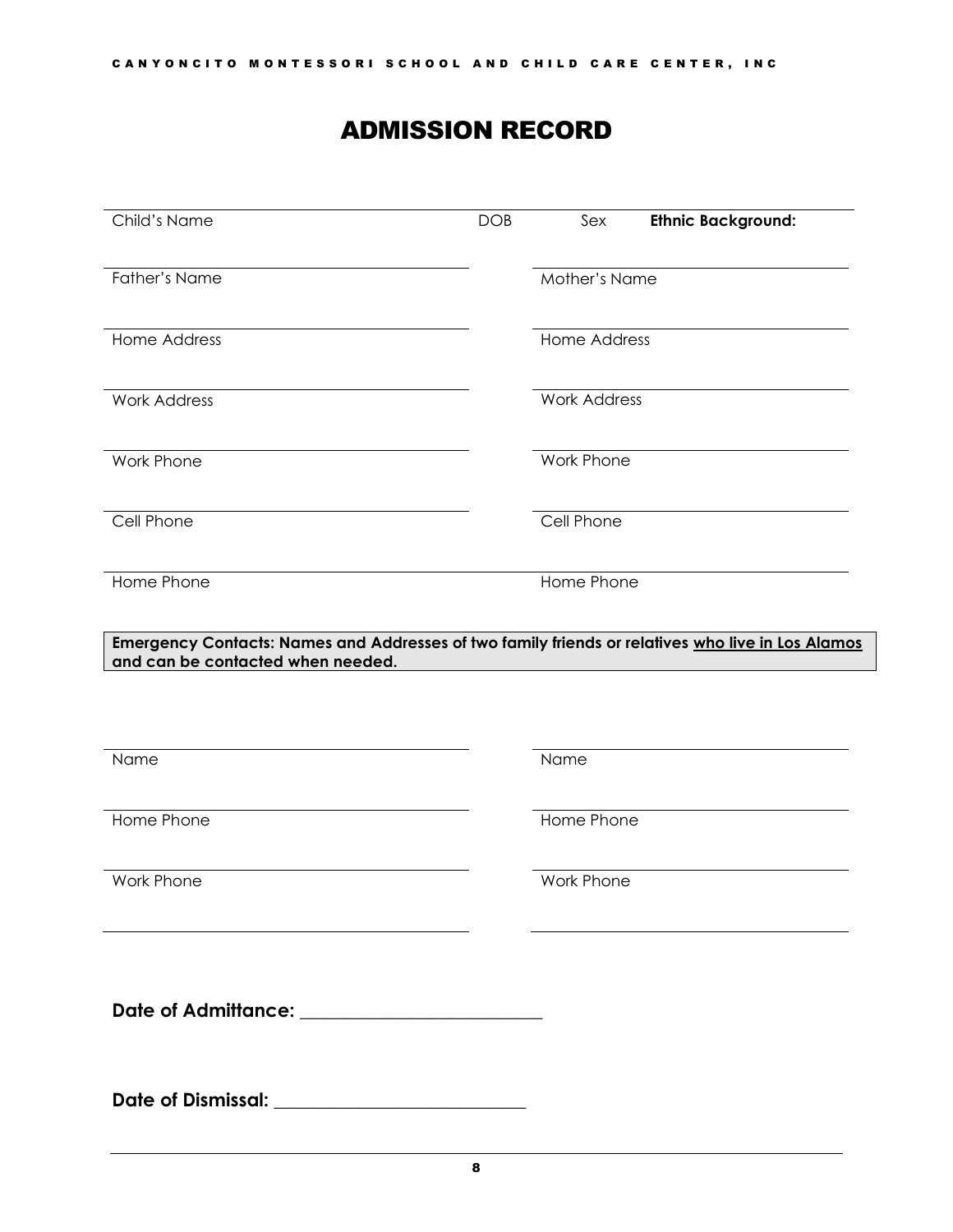#### **Medical Information**

#### **Dates of completed immunizations: (copy of immunization record from Doctor is needed)**

| D.T.A.P.                       | 1 <sup>st</sup>                                                                    | 2 <sub>nd</sub> | 3rd                | 4 <sup>th</sup> |
|--------------------------------|------------------------------------------------------------------------------------|-----------------|--------------------|-----------------|
|                                |                                                                                    |                 |                    |                 |
| <b>IPV</b>                     |                                                                                    |                 |                    |                 |
|                                | 1st                                                                                | 2 <sub>nd</sub> | 3rd                |                 |
| HEP A                          |                                                                                    |                 |                    |                 |
|                                | 1st                                                                                |                 |                    |                 |
| M.M.R.                         |                                                                                    |                 |                    |                 |
|                                | 1st                                                                                | 2 <sub>nd</sub> |                    |                 |
| HEP B                          |                                                                                    |                 |                    |                 |
|                                | 1st                                                                                | 2 <sub>nd</sub> | 3 <sub>rd</sub>    |                 |
| <b>HIB</b>                     |                                                                                    |                 |                    |                 |
|                                | 1st                                                                                | 2 <sub>nd</sub> | 3rd                | 4 <sup>th</sup> |
|                                |                                                                                    |                 |                    |                 |
| Varicella                      | 1 <sup>st</sup>                                                                    | 2 <sup>nd</sup> |                    |                 |
|                                |                                                                                    |                 |                    |                 |
| History of childhood diseases: |                                                                                    |                 |                    |                 |
|                                |                                                                                    |                 |                    |                 |
| Measles                        |                                                                                    | Mumps           |                    | Whooping cough  |
|                                |                                                                                    |                 |                    |                 |
| Diphtheria                     |                                                                                    | Chicken pox     |                    |                 |
|                                |                                                                                    |                 |                    |                 |
|                                | Other communicable diseases:                                                       |                 |                    |                 |
|                                |                                                                                    |                 |                    |                 |
|                                |                                                                                    |                 |                    |                 |
|                                |                                                                                    |                 |                    |                 |
|                                |                                                                                    |                 |                    |                 |
|                                |                                                                                    |                 |                    |                 |
|                                |                                                                                    |                 |                    |                 |
|                                | Permission is granted to call Doctor: ___________________________ in case of need. |                 |                    |                 |
|                                |                                                                                    |                 |                    |                 |
|                                |                                                                                    |                 |                    |                 |
|                                | <b>Parent's or Guardian's signatures:</b>                                          |                 |                    |                 |
|                                |                                                                                    |                 |                    |                 |
| <b>Father or Guardian</b>      |                                                                                    |                 | Mother or Guardian |                 |
|                                |                                                                                    |                 |                    |                 |
| Date                           |                                                                                    |                 | Date               |                 |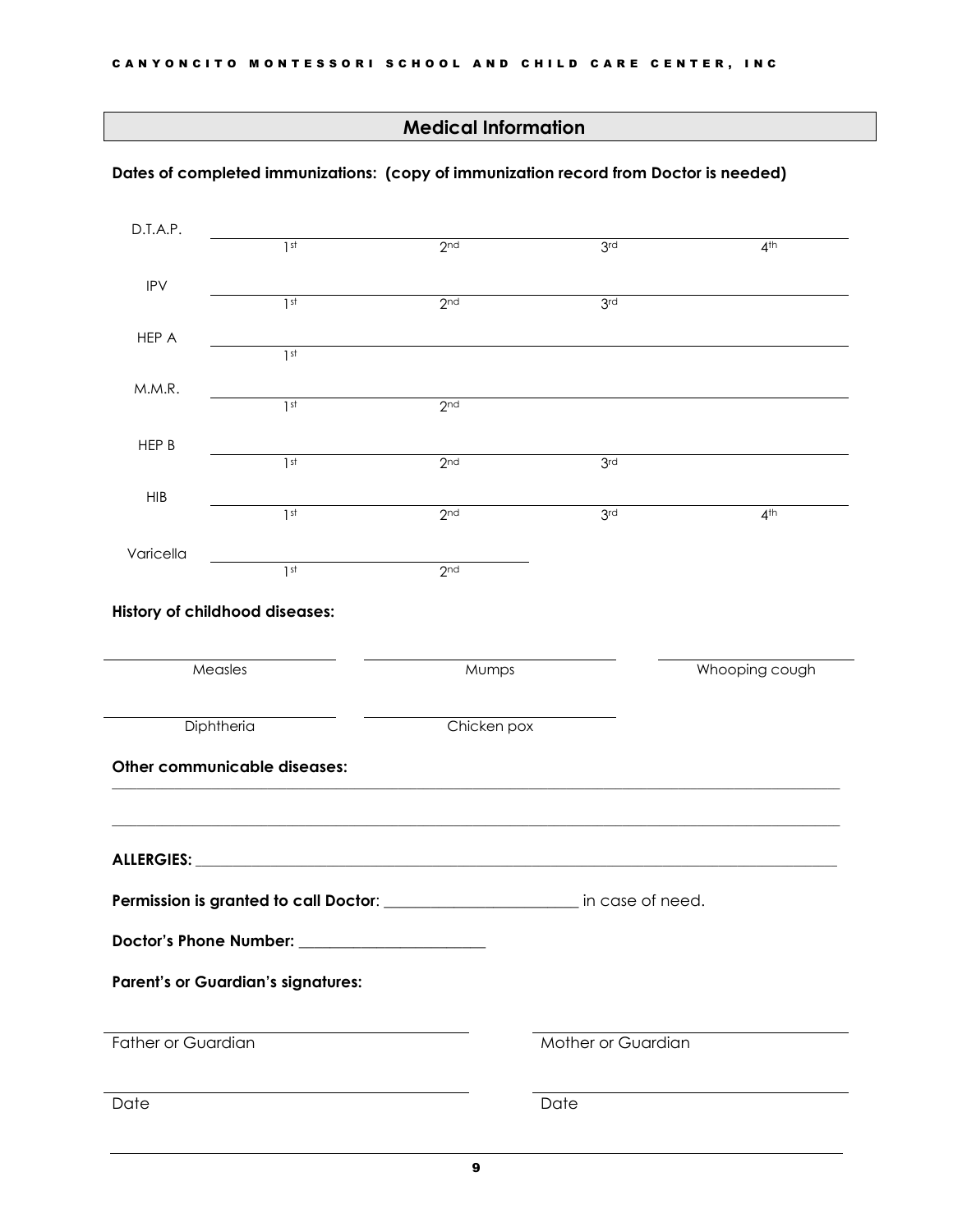#### PICKUP PERMISSION LIST

<span id="page-12-0"></span>The following people have permission to pick up my child/children from Canyoncito Montessori School.

Include yourself on the list. Please inform people on your pickup-list to be prepared to show proper identification when picking up your child.

This may include a driver's license or other forms of identification.

| 2.                                                                                            |  |
|-----------------------------------------------------------------------------------------------|--|
| $\begin{array}{c} \n \stackrel{\text{3.}}{ \quad \quad \quad \quad \quad } \\ \n \end{array}$ |  |
| 4.                                                                                            |  |
| $\begin{array}{c} 5. \end{array}$                                                             |  |
|                                                                                               |  |
|                                                                                               |  |
| $\delta$ .                                                                                    |  |

**Parents, even though you have given permission to the people listed above, please let the office know when you plan to have someone pick up your child.**

**Parent's or Guardian's signatures:**

Father or Guardian Table 10 and Mother or Guardian

Date Date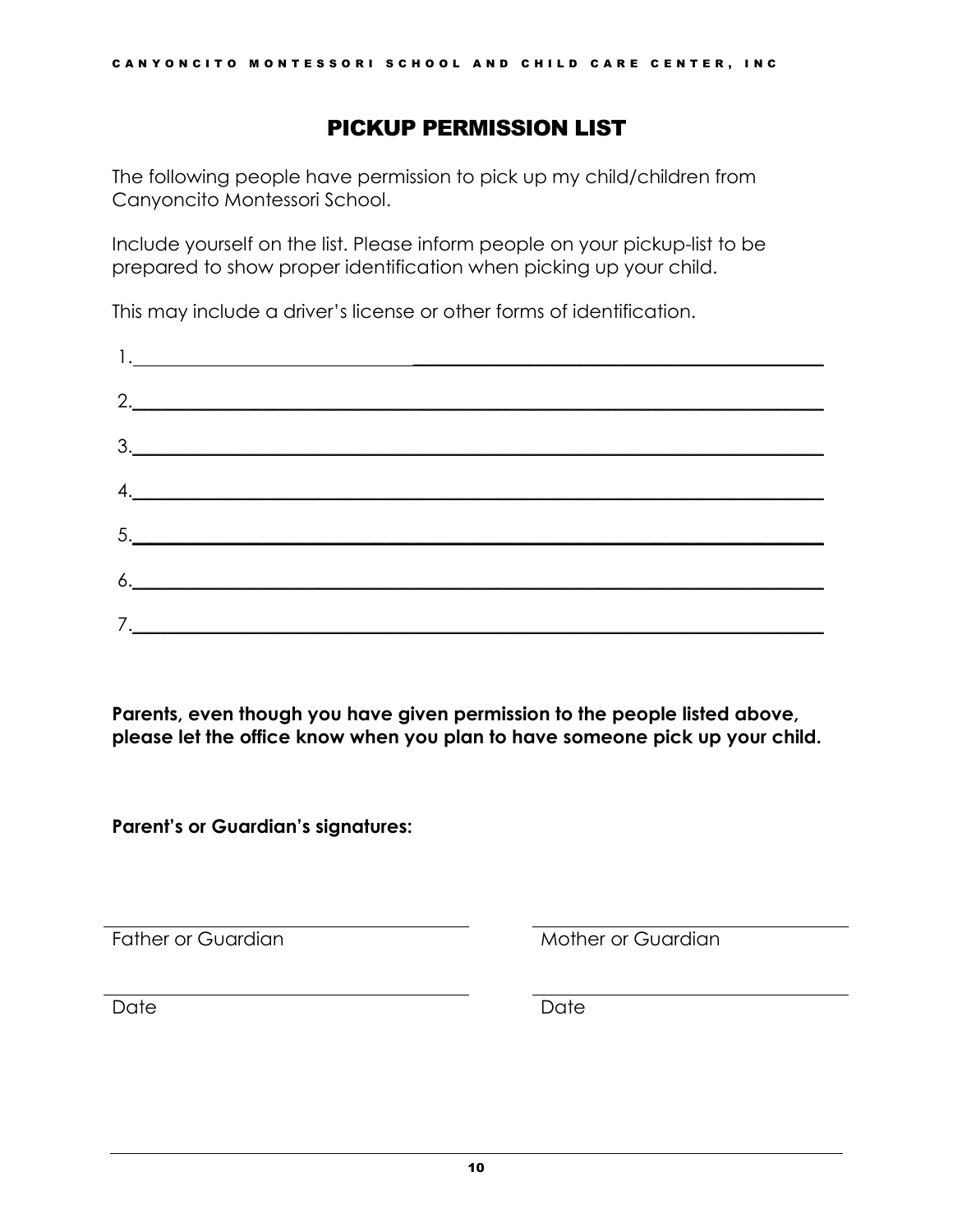#### Sunscreen – Sunblock Release Form

**Date** 

Child's Name

<span id="page-13-0"></span>\_\_\_\_\_\_\_\_\_\_\_\_\_\_\_\_\_\_\_\_\_\_\_\_\_\_\_

\_\_\_\_\_\_\_\_\_\_\_\_\_\_\_\_\_\_\_\_\_\_\_\_\_\_\_\_\_\_\_\_\_

My child may apply his/her own sunscreen/sunblock \_

Name of Sunscreen

**Parents:** You will be notified immediately about any problems that may arise because of the application of the sunscreen/sunblock. **Please realize** that we will do are best to apply sunscreen/sunblock on a regular schedule. However, circumstances may arise that may result in an irregular schedule.

#### **Reminder: We do not apply sunscreen until the afternoon so please apply sunscreen before your child comes to school.**

I give my permission for Canyoncito Montessori School staff to apply and or supervise sunscreen/sunblock to my child.

 $\mathcal{L}_\text{max}$  and  $\mathcal{L}_\text{max}$  and  $\mathcal{L}_\text{max}$  and  $\mathcal{L}_\text{max}$ Parent(s) Signature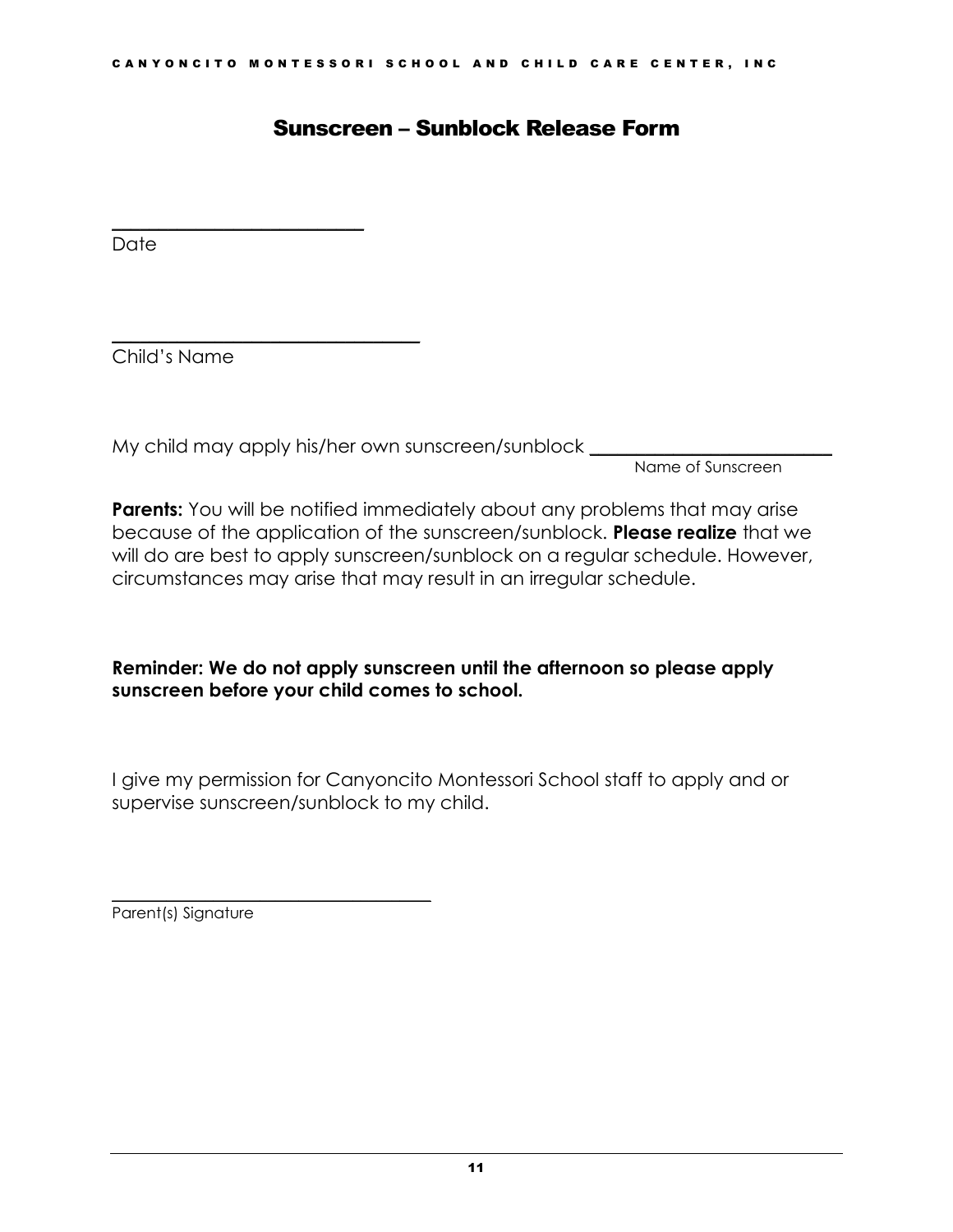## REGISTRATION AGREEMENT FORM

<span id="page-14-0"></span>Canyoncito Montessori School has received a registration deposit of \$\_\_\_\_\_\_\_\_\_\_\_\_\_\_\_\_\_\_ for my child/children.

I understand that this deposit is to reserve a space/spaces for my child/children to attend Canyoncito Montessori School and Child Care Center, Inc, when a suitable space becomes available. I also understand that this deposit is **nonrefundable**.

|                                               |      | ,,,,,,,,,,,,                                                    |               |             |
|-----------------------------------------------|------|-----------------------------------------------------------------|---------------|-------------|
| Parent or Guardian                            |      |                                                                 | Date          |             |
|                                               |      | .                                                               |               |             |
| Parent or Guardian                            |      | ,,,,,,,,,,                                                      | Date          |             |
|                                               |      |                                                                 |               |             |
|                                               | Home | <b>Cell</b>                                                     |               | <b>Work</b> |
|                                               |      |                                                                 |               |             |
|                                               |      |                                                                 |               |             |
| Starting Date: ______________                 |      |                                                                 |               |             |
| This registration is for: (please circle one) |      |                                                                 |               |             |
|                                               |      | Pre-school Pre-Kindergarten Kindergarten Elementary (grade)___  |               |             |
| Type of Program: (please circle one)          |      |                                                                 |               |             |
|                                               |      | Full Day Half Day Number of Days per Week ____ Which Days______ |               |             |
|                                               |      |                                                                 |               |             |
|                                               |      | Paid check $\#$ $\qquad$ $\qquad$ Amount \$                     | Date ________ |             |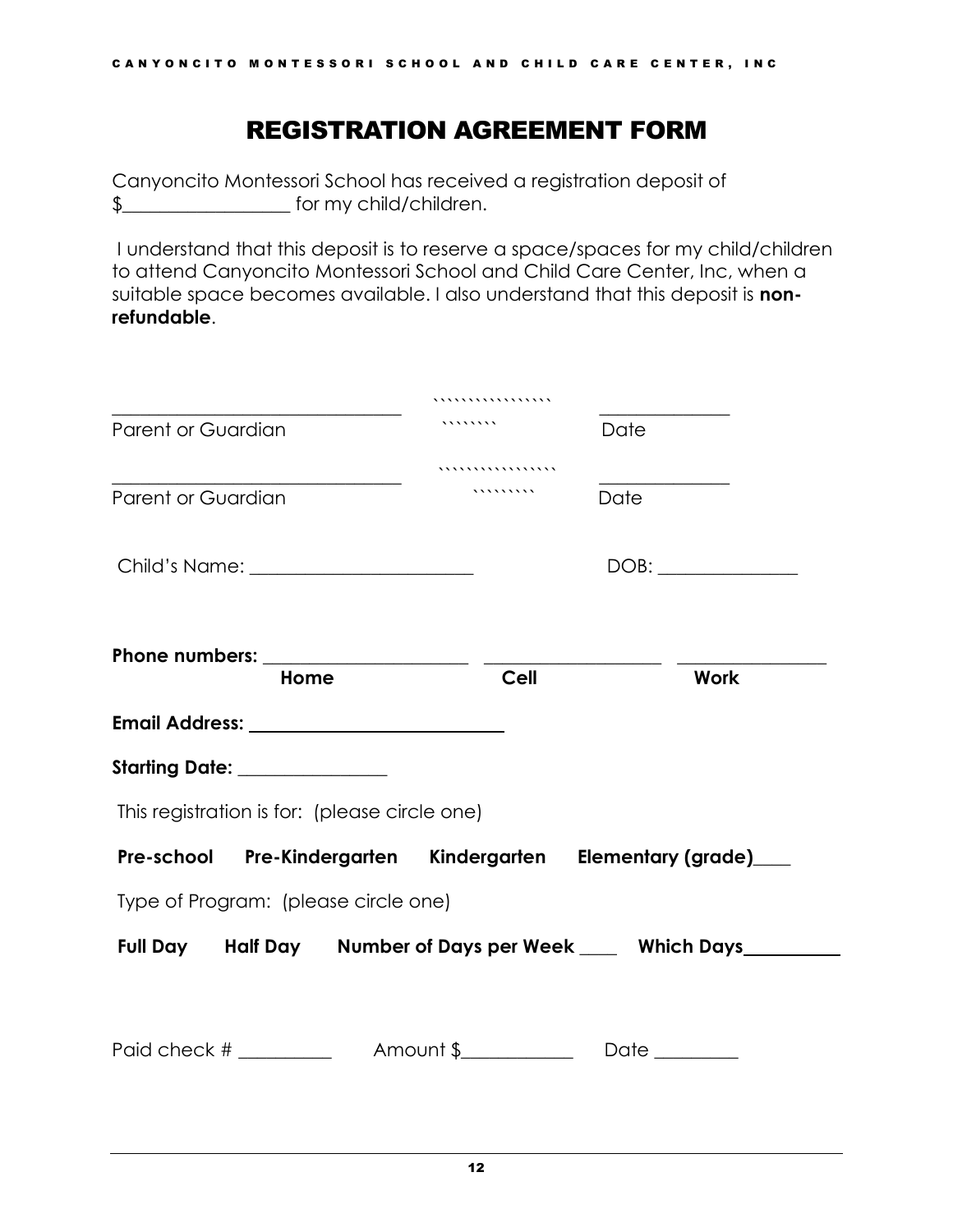## ALLERGY INFORMATION FORM

<span id="page-15-0"></span>

| <b>CHILD INFORMATION</b> |                   |              |
|--------------------------|-------------------|--------------|
| Last Name                | <b>First Name</b> | Birthdate    |
| PARENT/GUARDIAN(S)       |                   |              |
| Last Name(s)             | First Name(s)     | Phone No(s). |
| <b>PHYSICIAN</b>         |                   |              |

Physician's Name Physician's Phone No.

| Allergen               | Υ | N | Allergen         | v | N | Allergen          | Υ | N |
|------------------------|---|---|------------------|---|---|-------------------|---|---|
| Peanut/Peanut products |   |   | Gluten           |   |   | Milk              |   |   |
| Soy Products           |   |   | Eggs             |   |   | <b>Bee Stings</b> |   |   |
| Fish/Shellfish         |   |   | <b>Tree Nuts</b> |   |   | Latex             |   |   |
| Mold                   |   |   | <b>Drugs</b>     |   |   | Animals           |   |   |
| Plants                 |   |   |                  |   |   |                   |   |   |
| Other:                 |   |   |                  |   |   |                   |   |   |
|                        |   |   |                  |   |   |                   |   |   |
|                        |   |   |                  |   |   |                   |   |   |
|                        |   |   |                  |   |   |                   |   |   |

1. Have you been informed by your child's health care provider that the allergy may be life-threatening?

2. What triggers an allergic reaction in your child? Eating foods, touching foods or materials, smelling foods, other.

3. What things should be avoided due to the allergy?

4. What are the signs and symptoms of your child's allergic reaction? Be specific and include things your child might say.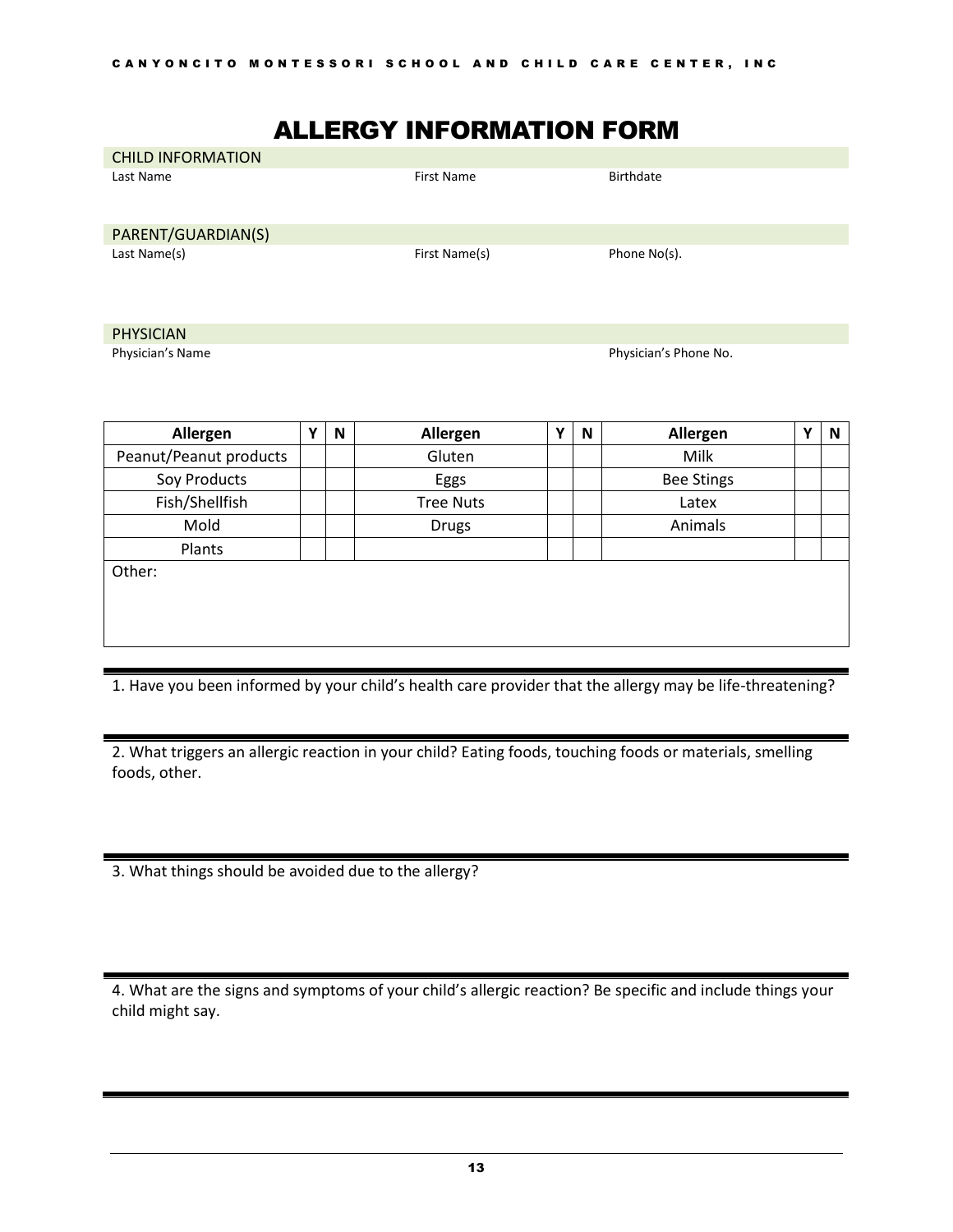5. How quickly do the signs and symptoms appear after exposure to the allergen?

6. What treatment or medication does your child have in the event of an allergic reaction? (include doses.)

7. What are the procedures for responding if your child has an allergic reaction?

8. Does your child understand how to avoid foods that cause allergic reactions?

| 9. Do you intend for your child to eat school snack?                                                     |       |
|----------------------------------------------------------------------------------------------------------|-------|
| No:<br>Yes:                                                                                              |       |
| If yes, provide written information to the school informing the school of what steps the school needs to |       |
| take to insure proper distribution.                                                                      |       |
|                                                                                                          |       |
|                                                                                                          |       |
| 10. Will medication be available at school?                                                              |       |
|                                                                                                          |       |
| If yes, one CMS Medication Form will be used for each medication provided. All prescription medications  |       |
| must be in the original pharmacy labeled container. Over-the-counter medications must be clearly         |       |
| labeled with the child's first and last name. Medications must be current and replaced by the expiration |       |
| date.                                                                                                    |       |
|                                                                                                          |       |
|                                                                                                          |       |
| I give consent to share, with the classroom, that my child has a life-threatening food allergy.          |       |
| Yes:                                                                                                     |       |
| No: $\qquad \qquad \qquad$                                                                               |       |
|                                                                                                          | Date: |
| Signature of Parent/Guardian:                                                                            |       |
| Signature of Parent/Guardian:                                                                            | Date: |
|                                                                                                          |       |
|                                                                                                          |       |
| Although allergen avoidance policies are designed to reduce the risk of exposure, it is                  |       |
| never possible to achieve a completely allergen-free environment.                                        |       |

| Signature of Parent/Guardian: | Date: |  |
|-------------------------------|-------|--|
| Signature of Parent/Guardian: | Date: |  |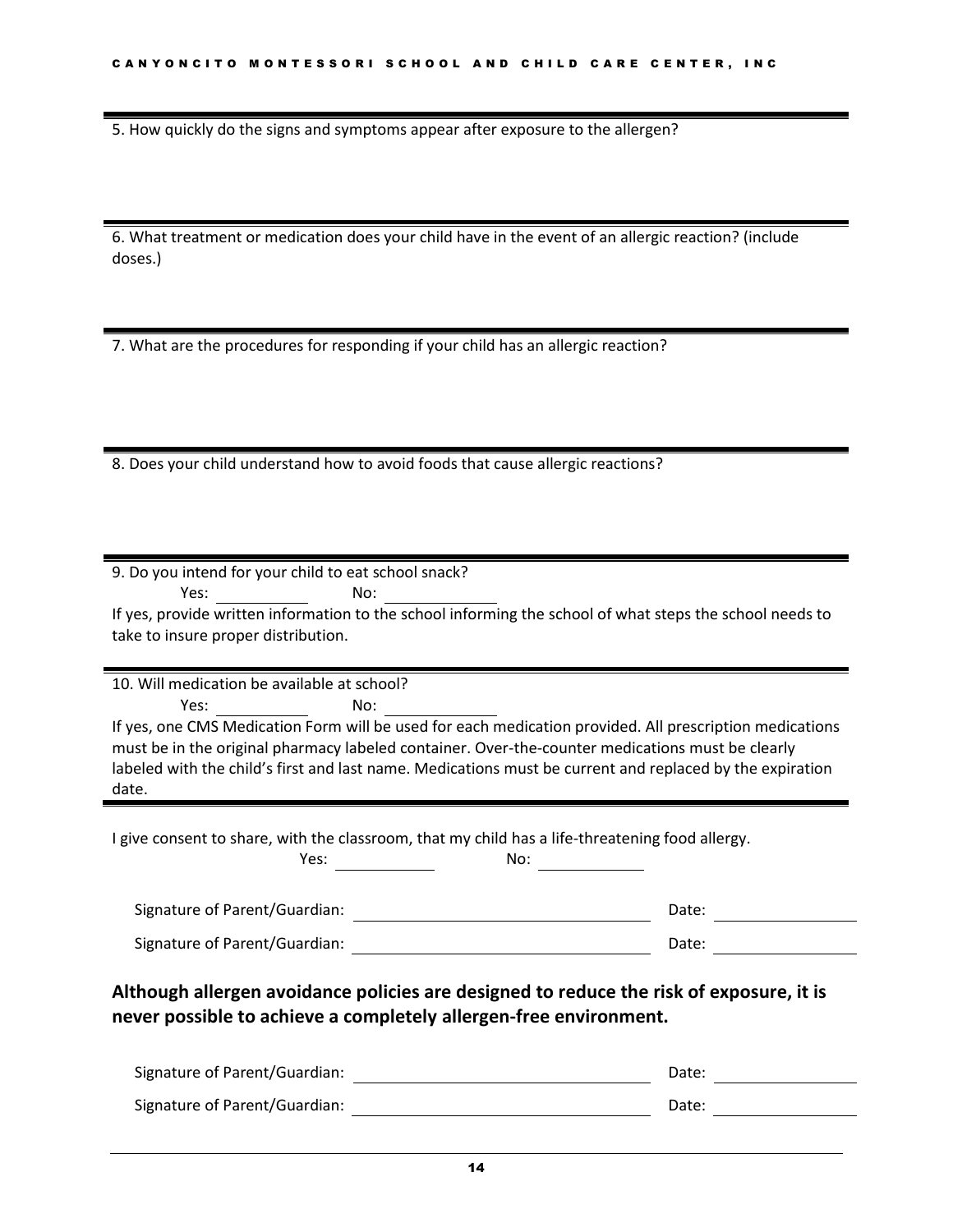# <span id="page-17-0"></span>GUIDANCE POLICY

The guidance policy at Canyoncito Montessori School and Child Care Center, Inc. is one based on reasonable limits and rules and respect for other's rights and space.

- 1. Guidance shall be consistent and age appropriate.
- 2. Guidance shall be clear and understandable to the child before and at the time of any action.
- 3. Positive guidance shall include re-direction and setting of clear cut limits which foster the child's own ability to become self-disciplined.
- 4. Discipline shall include positive guidance, re-direction, and setting of clear-cut limits which foster the child's own ability to become self-disciplined.
- 5. Guidance practices established by the center are designed to encourage the child to respect property and to assume personal responsibility for others.

The following are possible steps taken in accordance to the Guidance Policy

The child will be asked to leave the area in order to reflect upon his/her actions. It is important to the family, parents, and staff to encourage all children to reach their highest potential and provide guidance that facilitates each child's ability to function at school and in society.

At CMS, the teacher's role is to guide all children toward a stronger feeling of self, empathy, and respect for each other. This is only accomplished when parents are notified and asked to participation determining the type of behavior modification best suited for the situation.

The following disciplinary practices are prohibited in a child care center: Physical punishment; withdrawal of food, rest, or bathroom opportunities; abusive or profane language; unsupervised isolation of the child; or any other type of disciplinary action that is hazardous to the physical or mental health of the child.

# <span id="page-17-1"></span>ILLNESS

Ill children **may not** be in school. Canyoncito Montessori School enforces the following policies regarding the admission of a child who is ill. These policies are enforced in the interest of protecting the health of all of our students.

A CHILD MAY NOT BE IN SCHOOL IF ONE OR MORE OF THE FOLLOWING CONDITIONS EXIST:

1. The child has a fever (oral temperature 101 degrees or armpit temperature of 100.4 degrees) or has been fever free for less than twentyfour hours.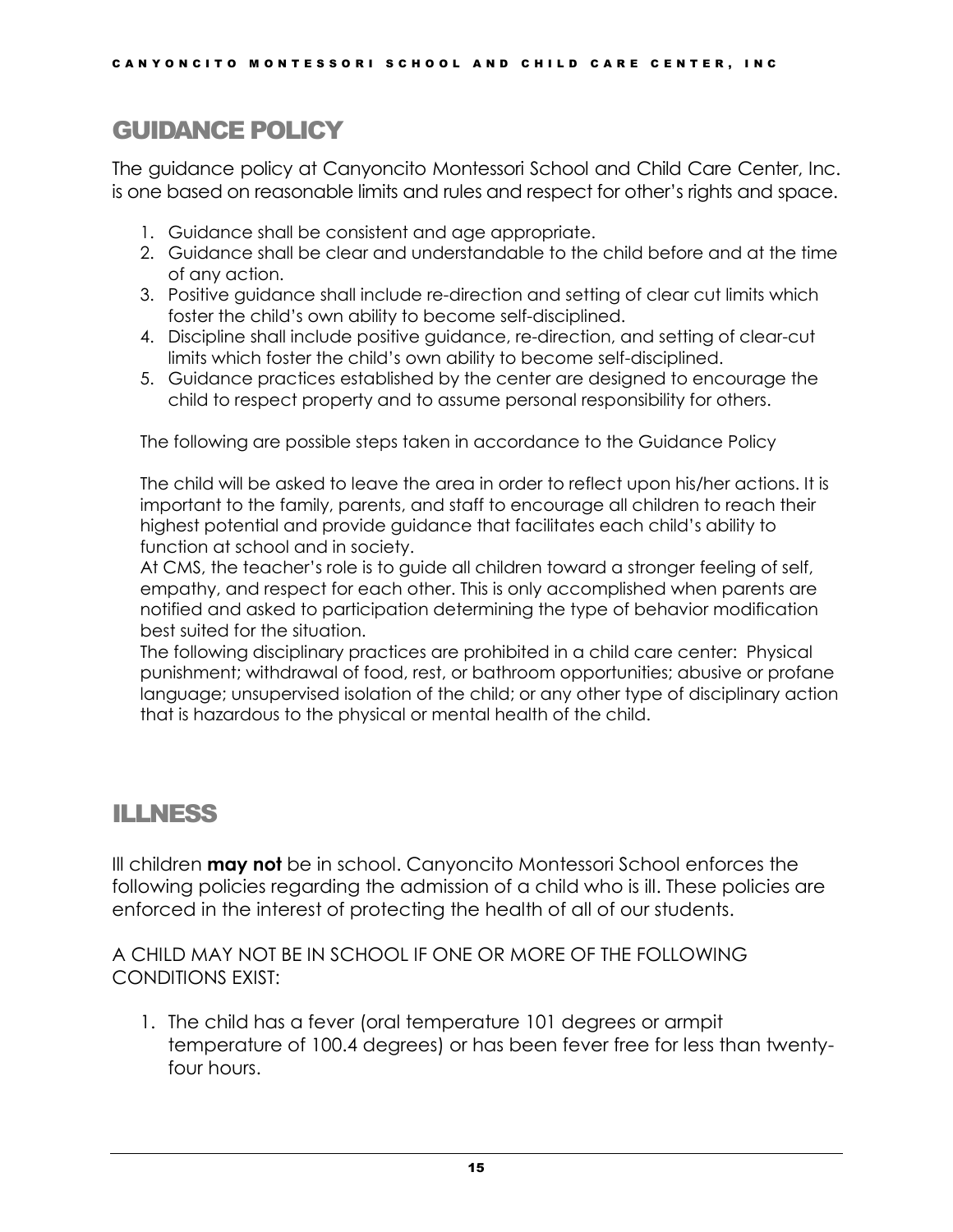- 2. The child has been taking an antibiotic for less than twenty-four hours, or if diarrhea is being caused by an antibiotic.
- 3. The child has an eye discharge or crusty eyes. A child with conjunctivitis must remain out of school for forty-eight hours after medication has started. Redness and discharge must be gone before the child may return to school.
- 4. The child exhibits any of the following symptoms:
	- a. A persistent cough
	- b. Fatigue
	- c. Unusual crankiness or irritability to cope within the context of the school environment
	- d. Vomiting or diarrhea within the last twelve hours
	- e. Symptoms indicating the possible existence of a communicable disease, including sniffles or runny nose, reddened or crusty eyes, mucus from the nose, sore throat, headache, abdominal pain, or fever **(\*see 4E)**
- 5. The child is unable to play outside. A child well enough to attend school is well enough to go outside, and participate in all school activities.

The school must be notified if a child has been exposed to a communicable disease. An incubation period during which the child must remain out of school may exist.

The school must be notified of any chronic condition that might affect the health or well-being of the student. Such conditions would include, but not be limited to; asthma, allergies, and epilepsy.

**4E\*** Canyoncito Montessori School may require a physician's medical release, before readmitting a child who has exhibited symptoms of a communicable disease even with such certification, if obvious symptom would seem to place others in jeopardy or place the child in a situation of discomfort immediate readmission maybe denied.

# <span id="page-18-0"></span>MEDICATION

New Mexico regulations (Children's, Youth, and Families Department) regarding medication reads as follows; Facilities will give presecription medication only with WRITTEN PERMISSION from a parent or guardian to be administered according to WRITTEN DIRECTIONS from the prescribing physician. In the case of non- prescription medication, written instructions must be provided by the parent or guardian.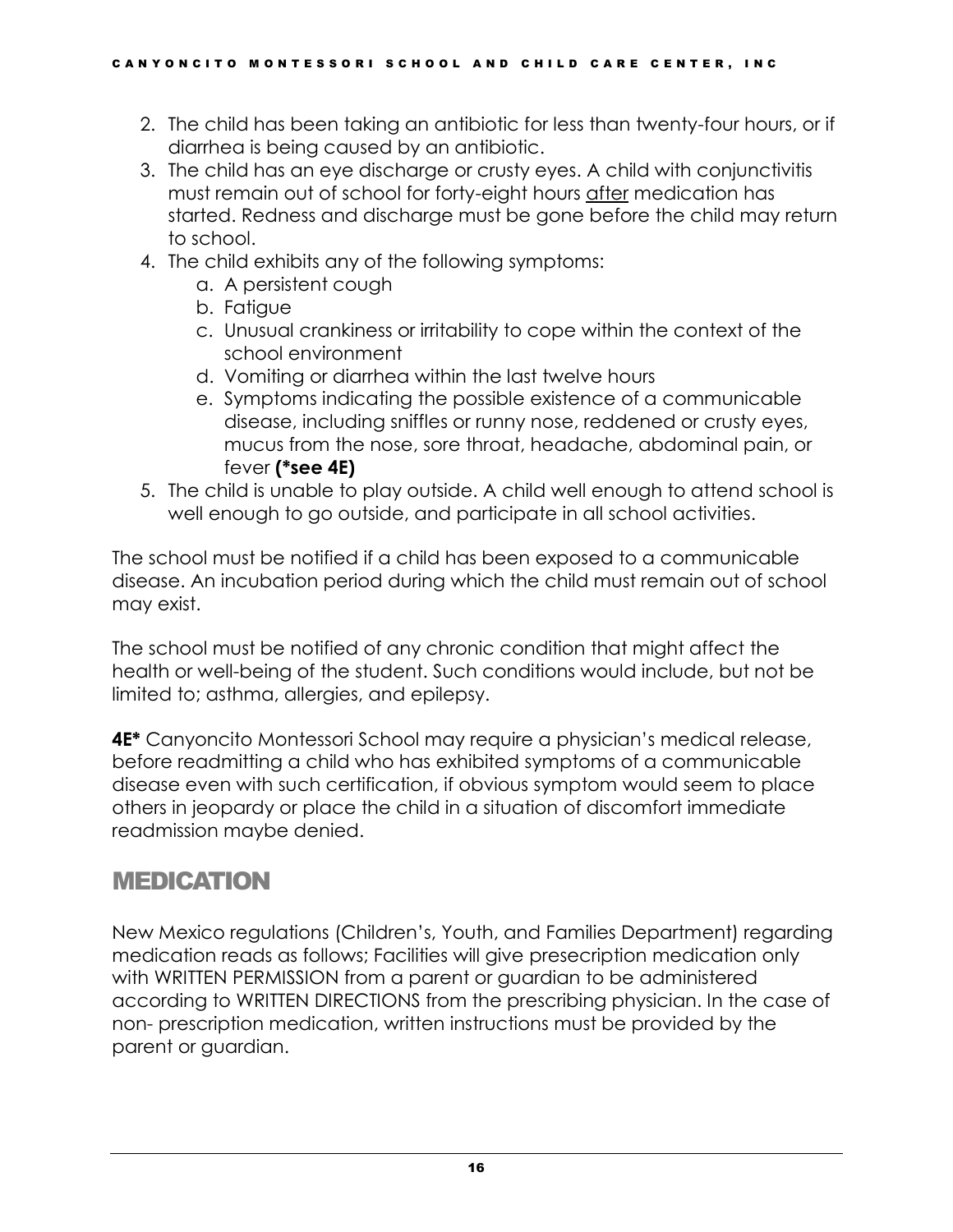- A. Canyoncito Montessori School has the right to refuse to give any medications.
- B. Canyoncito Montessori School will only give prescription medication with parental permission and with written instructions from the prescribing physician;
- C. Medications may include: prescription medication, over the counter medication, sunscreen, inhaler, etc.
- D. All medications shall be in their original container, with written instructions, including the name of the medications, the dosage, and hours and dates the child should receive medication.
- E. Medication requiring refrigeration will be kept in the staff refrigerator. All medications will be inaccessible to children.
- F. A staff member will keep written record of the dosage, date and time a child is given medication. This information will be provided to the parent or guardian who picks up the child the day the medication is given. The written record must be signed by the parent and the childcare provider when medication is completed for that day, days or week.
- G. Canyoncito Montessori School will keep a written record on file of all medication given.

When your child is on a prescription medicine, Canyoncito Montessori School may require a note from the physician telling us that it is okay for your child to be in school.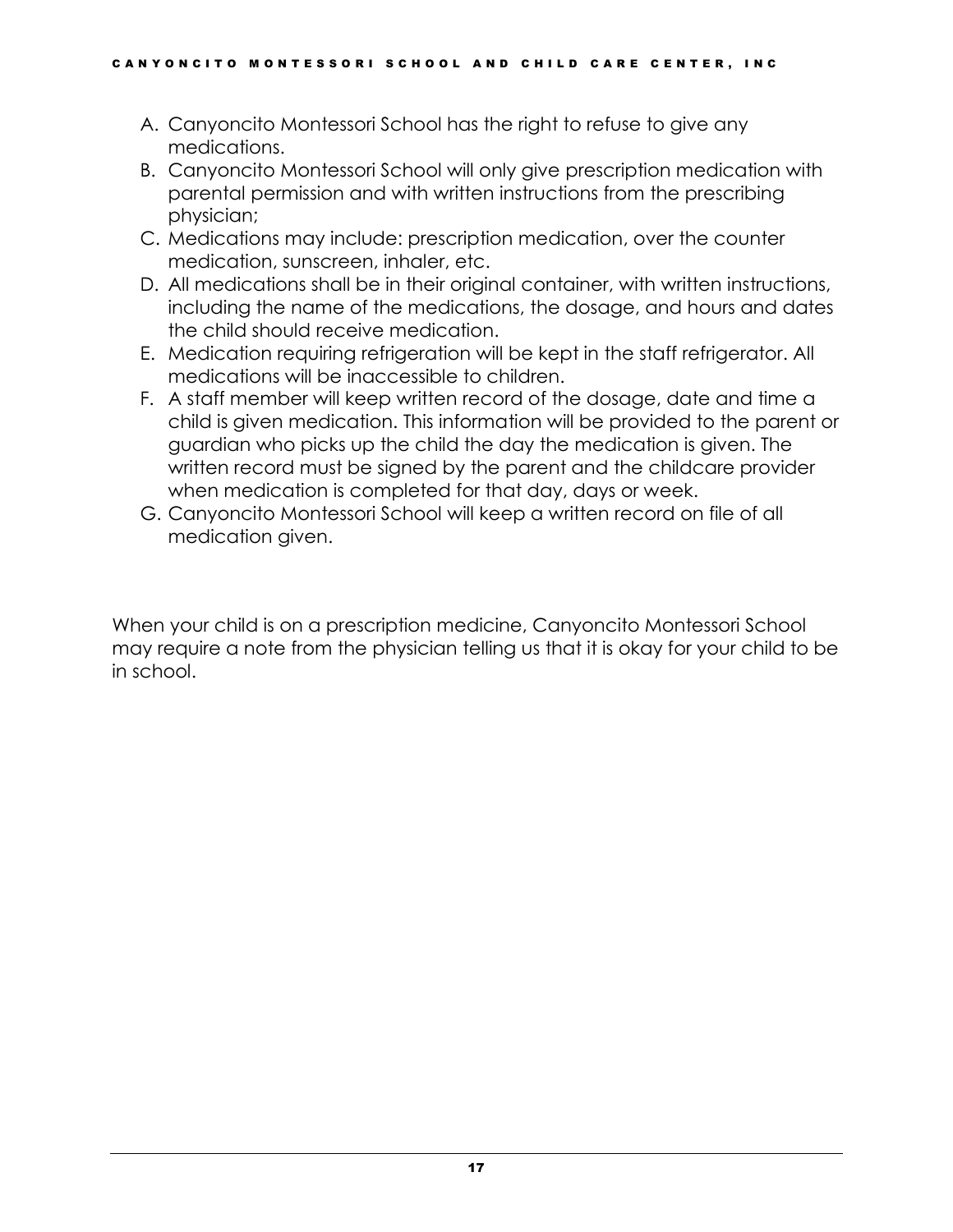# <span id="page-20-0"></span>HEALTH AND SAFETY OF YOUR CHILD

Your child's health is a matter of major importance to all of us. Upon enrollment you must file with us a health form signed by a physician or a copy of a current immunization record. Your child may need to be sent home if he or she appears to have symptoms of an illness during the day. In such cases, the parent will be contacted. Parents must arrange for the child to be picked up within 60 minutes of the call. If a parent cannot be contacted because of inadequate information on the child's information card, or if the child is not picked up within 60 minutes of a call, dis-enrollment will be initiated according to the policy book.

#### <span id="page-20-1"></span>Health Policy Related to both Children and Staff

The school must be notified if a child or employee has been exposed to or has a communicable disease that might affect the health or well-being of staff or students. The policy of reporting a communicable disease will be enforced. If a child or staff member is being seen by a doctor for a communicable disease, then a written release by the doctor is required stating that the child/staff member is free of the communicable disease and may return to school/work.

#### <span id="page-20-2"></span>CMS Accidental Injury Policy

In case of accidental injury we will make an immediate attempt to contact a parent. If we cannot reach you, we will call the child's physician. If necessary, we will also call an ambulance or the paramedics. The director or an assistant will be in charge and make the decisions about the care of your child. You will be expected to assume responsibility for any resulting expenses not covered by your insurance. The school will maintain a parents signed consent form agreeing to this provision. It is to your child's benefit that you keep the school **UP TO DATE ON PHONE NUMBERS, EMERGENCY NUMBERS, AND OTHER PERTINENT INFORMATION.**

#### <span id="page-20-3"></span>Professional Assistance

The staff at Canyoncito Montessori School tries to meet the needs of each individual child. There are times however when we need professional assistance in dealing with a child's needs. These needs could be as diversified as a suspected speech, or hearing problem to a social, or behavioral problem. In these cases we will ask you to seek professional assistance. The staff expects parental cooperation in helping to meet each child's specific needs. Without this assistance, dis-enrollment procedures may be necessary.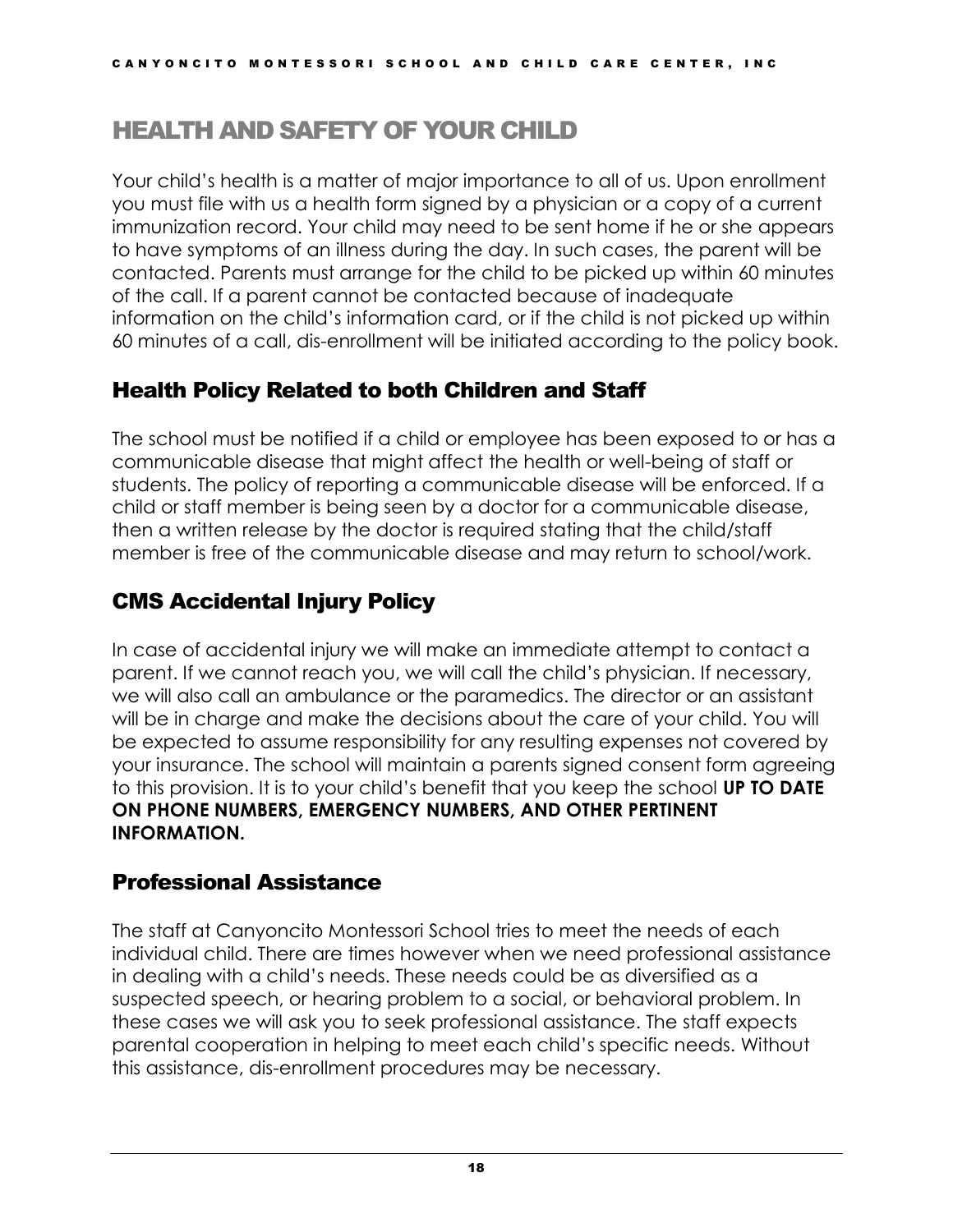#### <span id="page-21-0"></span>Reporting Child Abuse

- 1. It is the legal responsibility of all school employees to report suspicion of/or instances of child abuse or neglect to the Children, Youth, and Families Department (1-855-333-SAFE) or Police (662-8222). (FAILURE TO MAKE A REPORT IS A MISDEMEANOR)
- 2. School personnel need not verify that a child has actually been abused or neglected.
- 3. Principals/Supervisors shall review and clarify with staff members the following procedures for reporting cases of suspected child abuse or neglect:
	- a. The report may be made to the Children, Youth, and Families Department or Police prior to discussing their suspicions with their principal/supervisor(s).
	- b. Personnel shall discuss their suspicions, findings or concerns with their principals/supervisor(s). However, advising the principal/supervisor(s) does not relieve an employee of the legal responsibility to report to the Children, Youth, and Families Department or Police.
	- c. The report may be made anonymously.
	- d. The report should include the name, age, and address of the child, the name and address of the parent or guardian, and the nature of the suspected/actual abuse or neglect.
	- e. The report should also include any information which would be helpful to the investigating agency.
	- f. All reports should remain confidential.
- 4. School personnel shall permit a member of a law enforcement agency or an employee of The Children, Youth, and Families Department to interview the child with respect to a report without the permission of his parent, guardian, or custodian.

The invested person has the discretion to determine who may or may not be present during an interview of a child.

Incidents of suspected child abuse and/or neglect shall be reported to the appropriate authorities by the child's teacher or other employees of Canyoncito Montessori School.

Any employee of Canyoncito Montessori School making a report of suspected child abuse shall be immune from civil or criminal liability, unless the person acted in bad faith or with malicious purpose.

School employees who work directly with students shall be provided training in the recognition of signs and symptoms of abuse and the appropriate referral procedures.

Reference: Children's Code, 32A-4, NMSA, 2017 Policy Adopted 2/94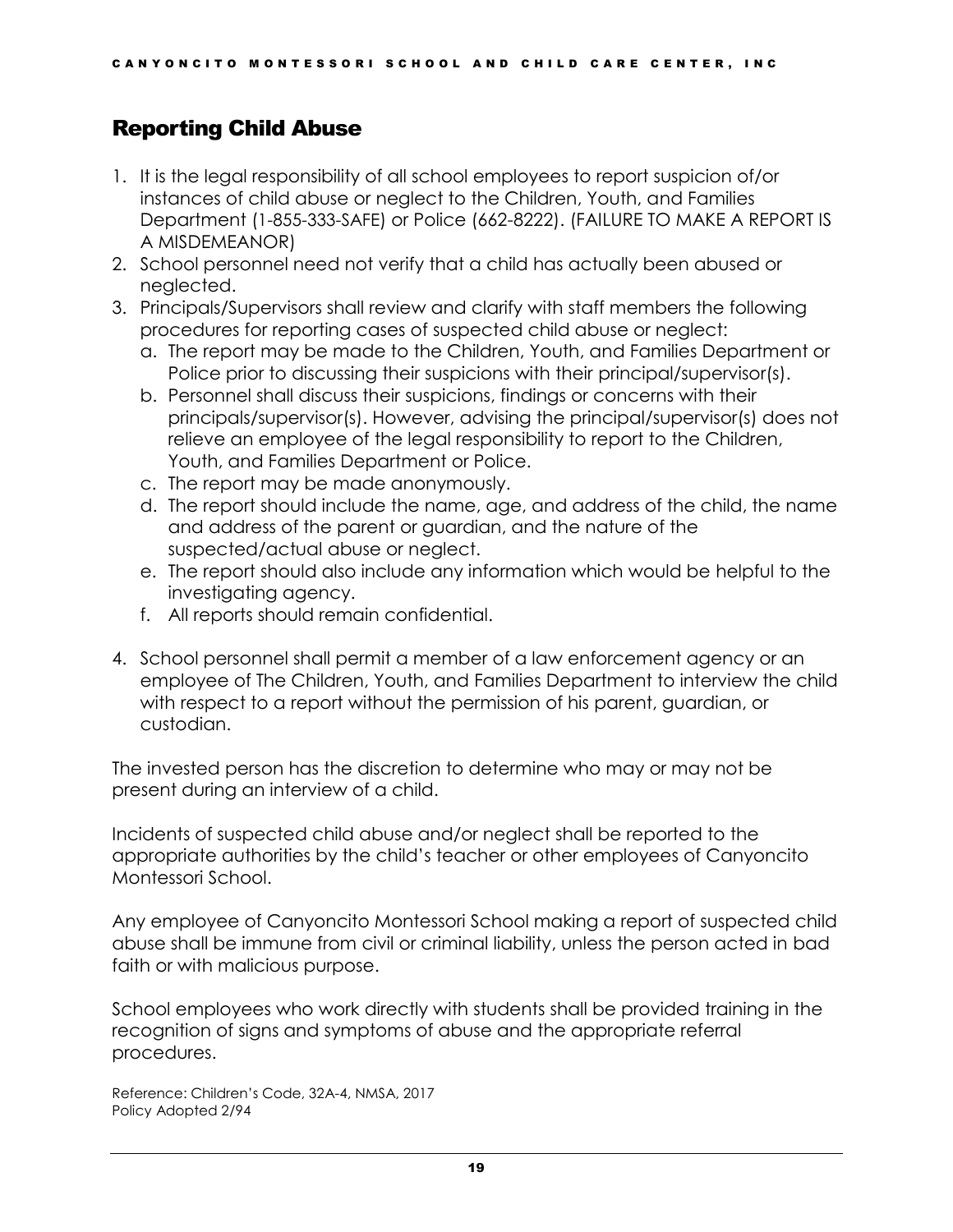# <span id="page-22-0"></span>ABANDONMENT OR ABUSE OF A CHILD

The following New Mexico Statues may apply in these situations.

Please read carefully.

30-6-1 Abandonment or abuse of a child

- A. As used in this section:
	- 1) "child" means a person who is less than eighteen years of age;
	- 2) neglect" means that a child is without proper parental care and control of subsistence, education, medical or other care or control necessary for his well-being because of the faults or habits of his parents, guardian or custodian or their neglect or refusal, when able to do so, to provide them;
	- 3) "negligently" refers to criminal negligence and means that a person knew or should have known of the danger involved and acted with a reckless disregard for the safety or health of the child.
- B. Abandonment of a child consists of the parents, guardian or custodian of a child intentionally leaving or abandoning the child under circumstances whereby the child may or does suffer neglect. Whoever commits abandonment of a child is guilty of a misdemeanor, unless the abandonment results in the child's death or great bodily harm, in which case he/she is guilty of a second-degree felony.
- C. A parent, guardian, or custodian who leaves an infant less than ninety days old in compliance with the Safe Haven for Infants Act shall not be prosecuted for abandonment of a child.
- D. Abuse of a child consists of a person knowingly, intentionally or negligently, and without justifiable cause, causing or permitting a child to be:
	- (1) placed in a situation that may endanger the child's life or health:
	- (2) tortured, cruelly confined, or cruelly punished; or
	- (3) exposed to the inclemency of the weather.
- E. Whoever commits abuse of a child that does not result in the child's death or great bodily harm is, for a first offense, guilty of a third degree felony and for second and subsequent offense is guilty of a second degree felony. If the abuse results in great bodily harm to the child, he is guilty of a first degree felony.
- F. Whoever commits negligent abuse of a child that results in the death of the child is guilty of a first degree felony.
- G. Whoever commits intentional abuse of a child twelve to eighteen years of age that results in death of the child is guilty of a first-degree felony.
- H. Whoever commits intentional abuse of a child has been knowingly, intentionally or negligently allowed to enter or remain in a motor vehicle,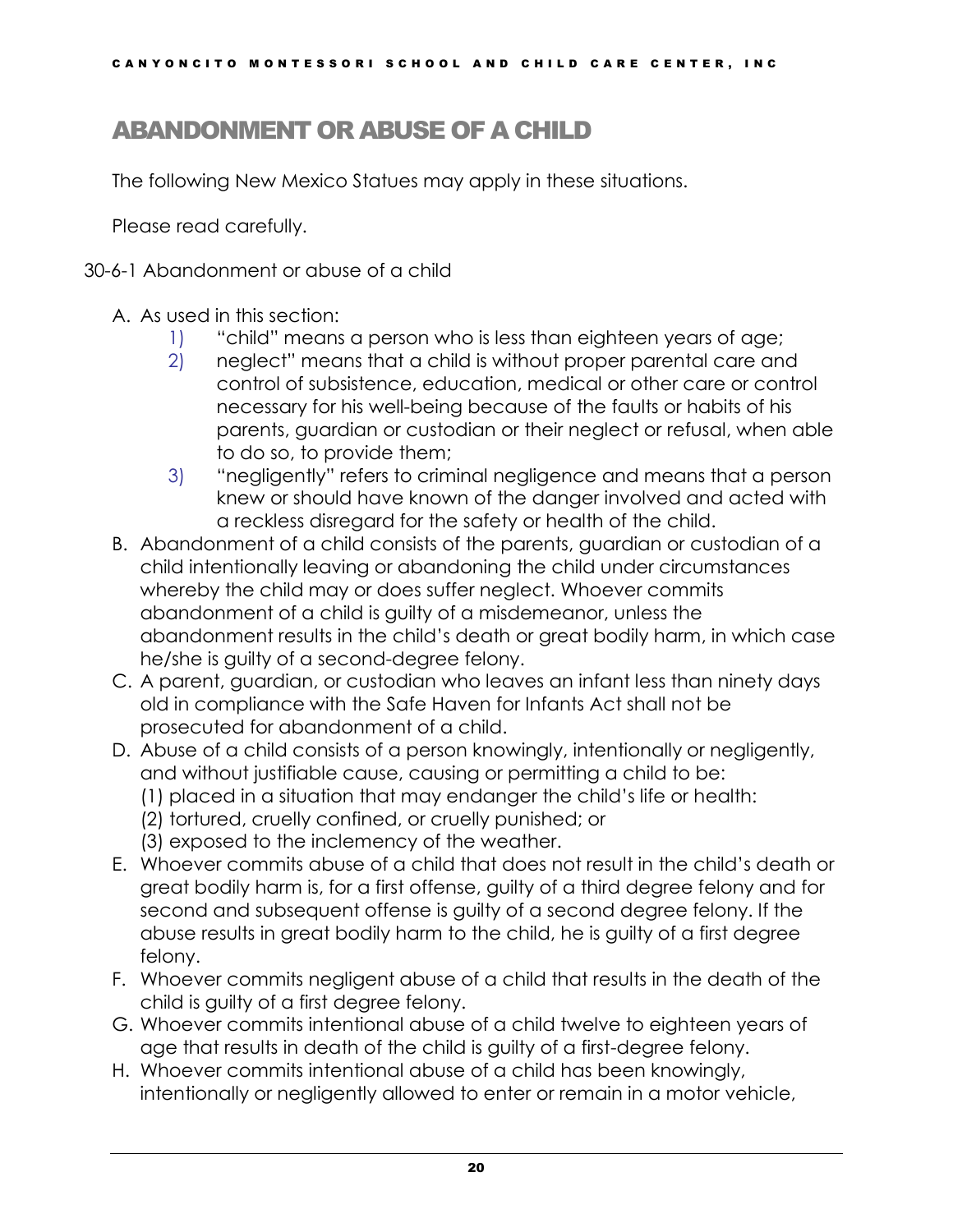building or any other premises that contains chemicals and equipment used or intended for use in the manufacture of a controlled substance shall be deemed prima facie evidence of abuse of the child.

- I. Evidence that demonstrates that a child has been knowingly, intentionally or negligently allowed to enter or remain in a motor vehicle, building or any other premises that contains chemicals and equipment used or intended for use in the manufacture of a controlled substance shall be deemed prima facie evidence of abuse of the child.
- J. A person who leaves an infant less than ninety days old at a hospital may be prosecuted for abuse of the infant for actions of the person occurring before that infant was left at the hospital.

Your child's safety and well-being are very important to the staff at Canyoncito Montessori School. A child will not be released to anyone, parents included, who appear to be under the influence of a controlled substance, medical condition or otherwise. Keep in mind this is a form of child endangerment and or child abuse.

The following alternatives will be available to resolve the situation:

- 1. Contact a designated driver
- 2. Contact a person on emergency list
- 3. Recommendation from parents
- 4. Recommendation from staff
- <span id="page-23-0"></span>5. Contact police

#### LAW 32A-4-3

- A. Every person, including but not limited to a licensed physician, a resident or intern examining, attending or treating a child, law enforcement officer, a judge presiding during any proceeding, a registered nurse, a school teacher, or a school official worker acting in an official capacity who knows or has a reasonable suspicion that a child is an abused or neglected child shall report the matter immediately to:
	- (1). a local law enforcement agency;
	- (2). the department office in the county where the child

resides; or

(3.) tribal law enforcement or social services agencies for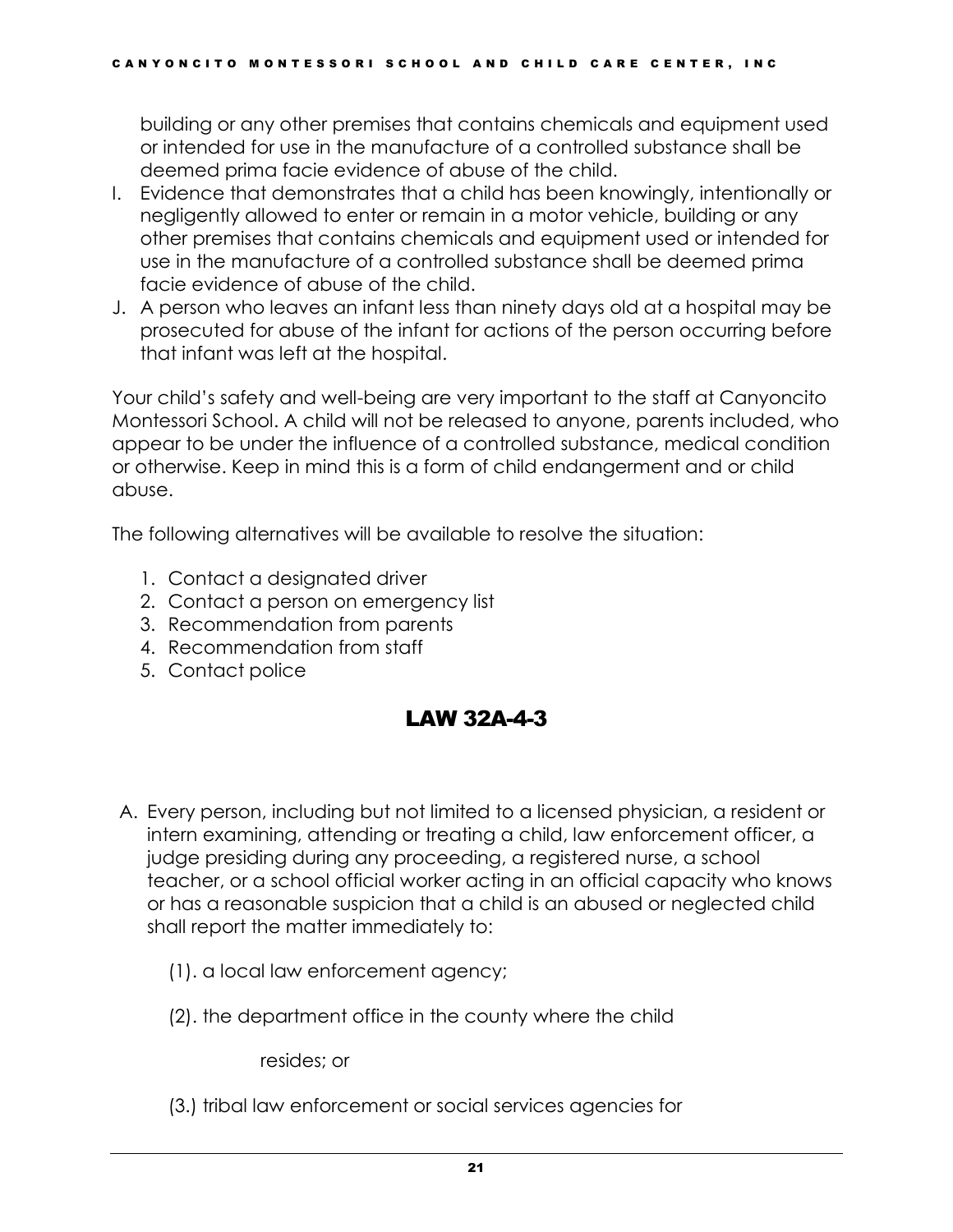any Indian child residing in Indian Country.

Any law enforcement agency receiving the report shall immediately transmit the facts of the report and name the name, address and phone number of the reporter by telephone number of the reporter by the telephone to the department office in the county where the child resides and shall transmit the same information in writing within forty-eight hours. Any office of the department receiving a report shall immediately transmit the facts of the report and the name, address and phone number of the reporter by telephone to a local law enforcement agency and shall transmit the same information in writing within forty-eight hours. The written report shall contain the names and addresses of the child and the child's parents, guardian or custodian, the child's age, the nature and extent of the child's injuries including any evidence of previous injuries, and other information that maker of the report believes might be helpful in establishing the cause of injuries and the identity of the person or persons responsible for the injuries and the identity of the person or persons responsible for the injuries. The written report shall be submitted upon a standardized form agreed to by the law enforcement agency and the department.

- B. The recipient of the report under Subsection A of this section shall take immediate steps to ensure prompt investigation of the report. The investigation shall ensure that immediate steps are taken to protect the health or welfare of the abused or neglected child. As well as that of any other child under the same care who may be in danger of abuse or neglect.
- C. Upon determination by the department that any child may have suffered or is in imminent danger of suffering abuse or neglect while in the care of or in a child care facility or family day-care home, the department shall immediately notify the parents of the child and the agency responsible for licensing the child care facility or family day-care home. No determination shall be made prior to consultation with the family.
- D. If the child alleged to be abused or neglected in the care or control of or in a facility administratively connected to the department. The report shall be investigated through the office of the district attorney. The investigation shall ensure that the immediate steps are taken to protect the health or welfare of the abused or neglected child, as well as that of any other child under the same care who may be in danger of abuse or neglect.
- E. A law enforcement agency or the department shall have access to any of the records pertaining to a child abuse or neglect case maintained by any of the persons enumerated in Subsection A of this section, except as otherwise provided in the Abuse and Neglect Act.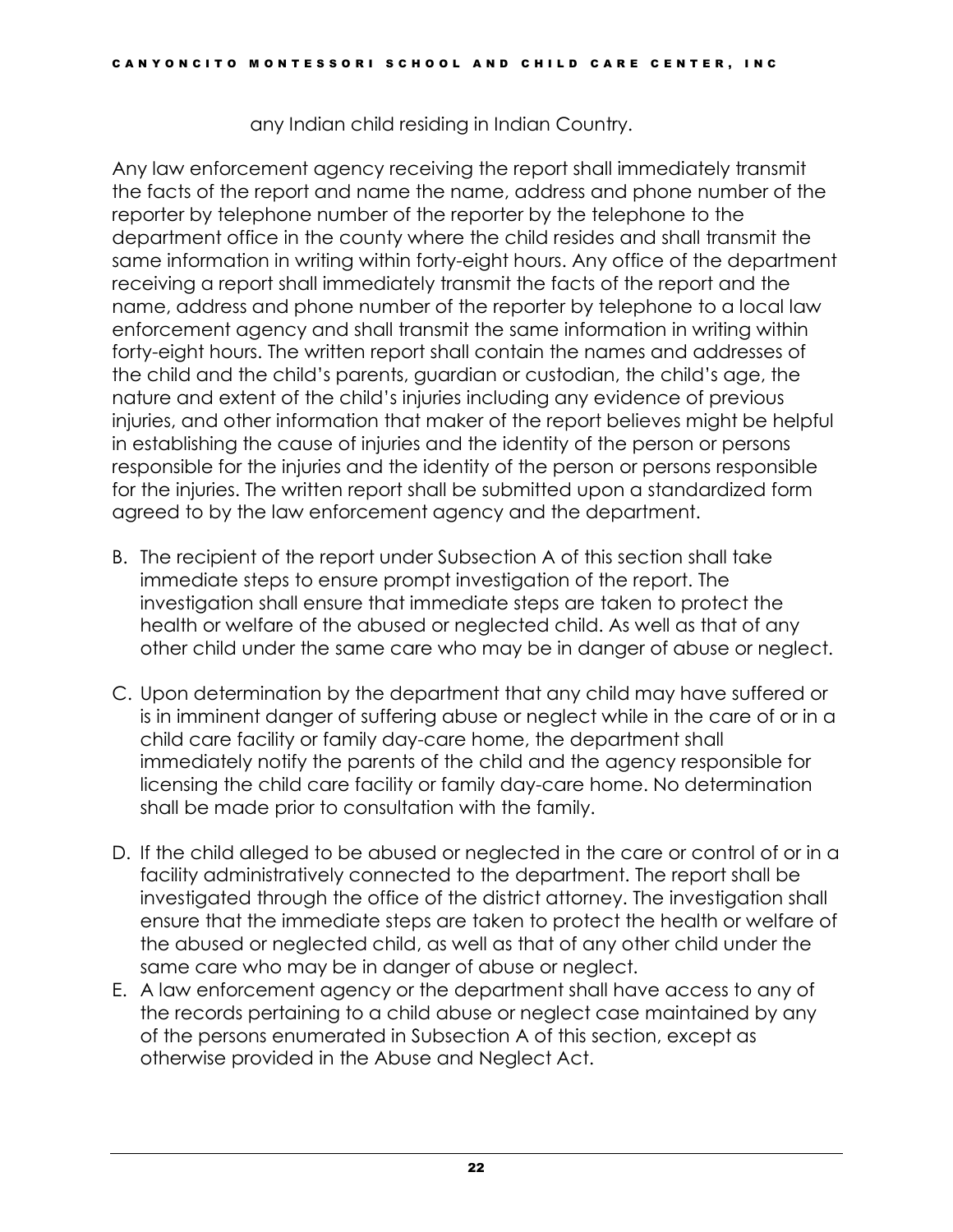<span id="page-25-0"></span>F. Any person who violates the provisions of Subsection A of this section is guilty of a misdemeanor and shall be sentenced pursuant to the provisions of Section 31-19-1 NMSA 1978.

#### LAW Continued

#### **32A-4-5**

A. In any proceeding alleging neglect or abuse under the Children's Code resulting from a report required by section 32A-4-3 NMSA 1978 or in any proceeding in which that report or any of its contents are sought to be introduced in evidence, the report or its contents or any other facts related thereto or to the condition of the child who is the subject of the report shall not be excluded in the ground that the condition of the child who is the subject of the report shall not be excluded in the ground that the matter is or may be the subject of a physician-patient privilege or similar privilege or rule against disclosure.

B. Anyone reported an instance of alleged child neglect or abuse or participating in a judicial proceeding brought as a result of a report required by Section 32A-4-3 NMSA 1978 is presumed to be acting in good faith and shall be immune from liability, civil or criminal, that might otherwise be incurred or imposed by the law, unless the person acted in bad faith or with malicious purpose.

C. After properly verifying the identity of the public official, any school personnel or other person who has the duty to report child abuse pursuant to Section 32A-4-3 NMSA1978 shall permit a member of a law enforcement agency, including tribal police officer or an employee of the department to interview the child with respect to a report without the permission of the child's parent, guardian or custodian. Any person permitting an interview pursuant to this subsection is presumed to be acting in good faith and shall be immune from liability, civil or criminal, that might otherwise be incurred or imposed by law, unless the person acted in bad faith or with malicious purpose.

D. All law enforcement personnel and all employees of the department shall conduct interviews in a manner and place that protects the child and family from unnecessary trauma and embarrassment.

# <span id="page-25-1"></span>ENROLLMENT POLICY

Canyoncito Montessori School requires the child's parent or guardian to fill out proper admission forms.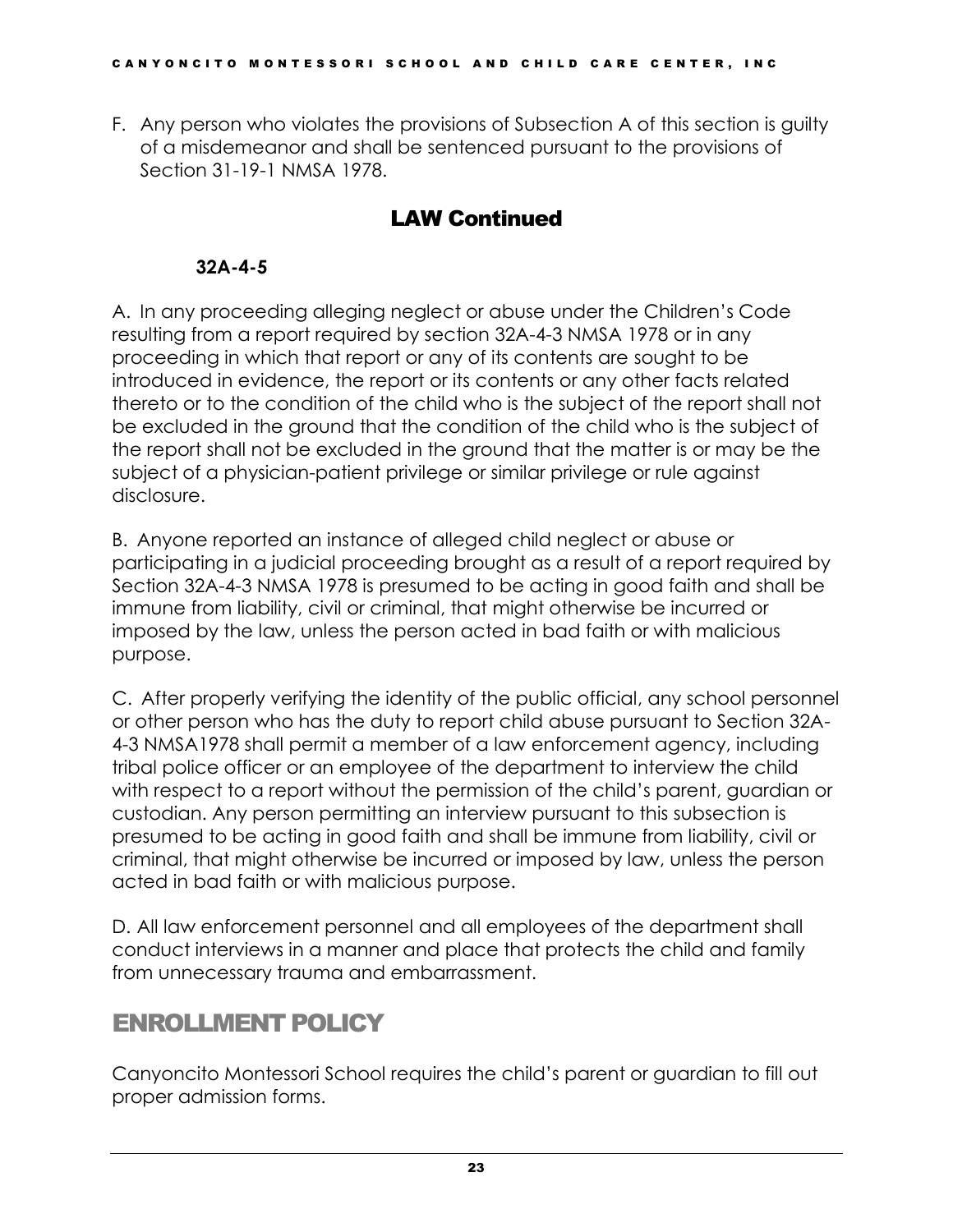- 1. Up-to-date immunization record.
- 2. Two Emergency Numbers.
- 3. The pre-school will enroll children who are two (2) years of age and completely POTTY-TRAINED. If the staff finds that your child is not potty trained you will be asked to disenroll your child.
- 4. The elementary will enroll children from K-6<sup>th</sup> grade.
- 5. \$300.00 deposit, non-refundable registration/material fee is due at time of enrollment. Deposit is non-refundable regardless to the length of enrollment.

## <span id="page-26-0"></span>DISENROLLMENT POLICY

Canyoncito Montessori School has the right to disenroll any student. If any one of the following occurs, the student may be disenrolled.

- 1. Parents are negligent in paying their bills.
- 2. Parents do not comply with the rules and regulations stated in our policy manual.
- 3. Parents in any way falsify information about their enrolled child/children.
- 4. If a child does not comply with our discipline policy a conference will be called with the parent, the teacher involved, and the administrator. If the problem continues a professional evaluation will be requested (See Professional Assistance Page 3)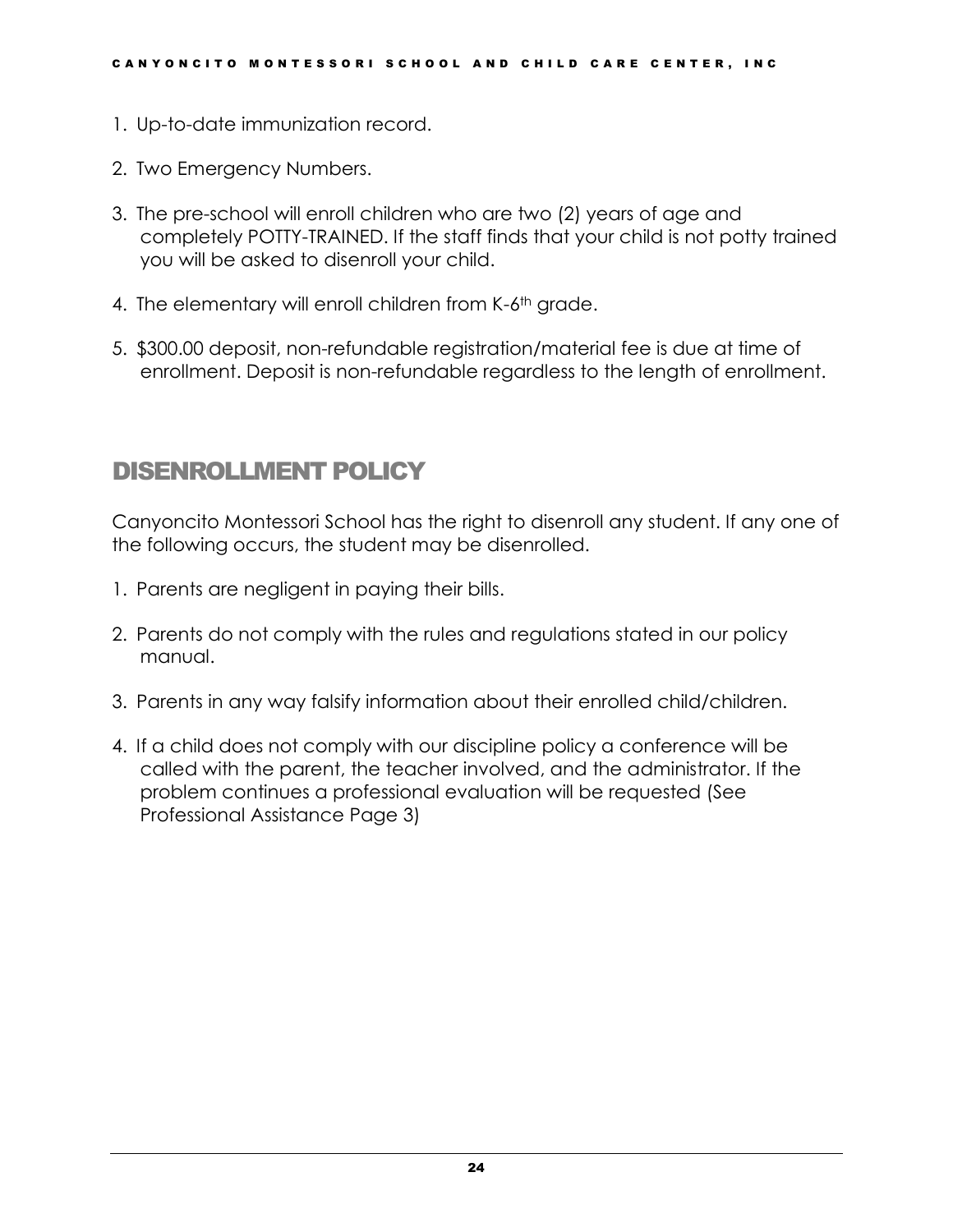#### <span id="page-27-0"></span>EDUCATIONAL RECORDS

Canyoncito Montessori School permits parents of students, or an eligible student who is or has been in attendance at Canyoncito Montessori School to inspect and review the educational records of their child (the student).

#### <span id="page-27-1"></span>CHILDREN'S RECORDS

Children's records must be made available to those persons authorized by law or regulation to review or inspect such records, including parents, guardians, staff, or representatives of the Licensing Authority.

#### <span id="page-27-2"></span>DATA CONTAINED IN CUMULATIVE FILE AREA

Admission Record

Name and Sex

Birth Date

Ethnic Background

Parent's Information (home and work addresses, home and work telephone numbers, cell phone numbers, and pager numbers)

Emergency Contacts

Immunization Record

Medical Permission Forms

Medical History

Parent Agreement Forms

Date of Enrollment and Disenrollment

Allergy Information

Academic Information (grade levels, grades and credits earned)

Group Standardized Achievement Scores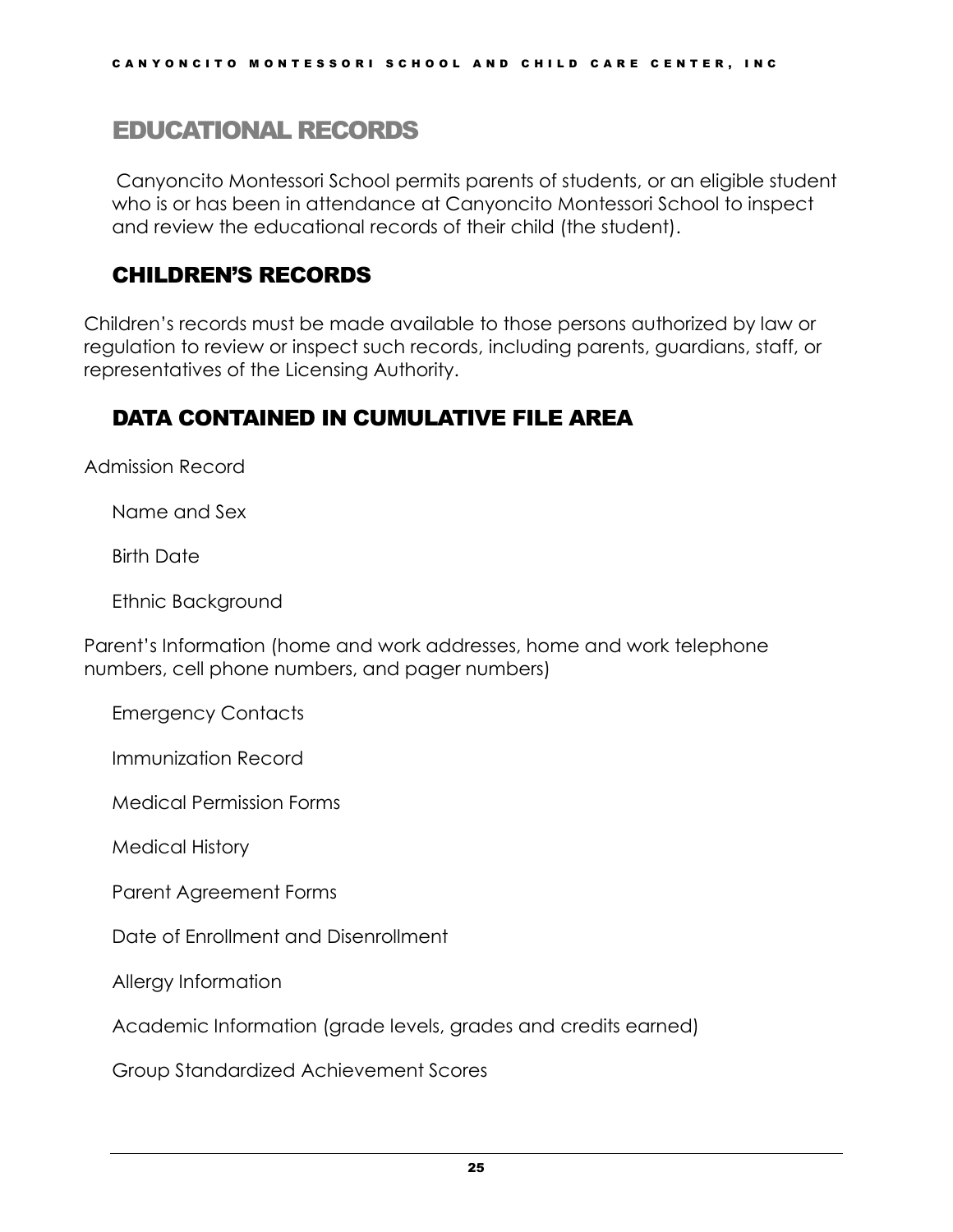#### <span id="page-28-0"></span>ACCESS TO RECORDS

- □ Unlimited Access (no permission or record required) Current Teacher Principal – Parents/Students (if eligible) – Records Clerk
- Limited Access Other Teachers/Therapists Officials of Local/State/Federal Agencies with bonafied need.

#### <span id="page-28-1"></span>CONFIDENTIALITY FORM

#### **Student Related Information**

#### **Student Records**

Any staff member accessing student records is expected to maintain the highest degree of professionalism relating to the use of and maintenance of confidentiality of the material contained within those records.

The correct handling of student records is a prime responsibility of all personnel. Staff members are thoroughly familiar with the records, (which must be maintained) where they are kept, and how the information may be disclosed to parents, students, school personnel, and persons outside the school system.

Any questions concerning student records and their management must be directed to the principal.

## <span id="page-28-2"></span>PARENT INVOLVEMENT

Parent involvement is very important at Canyoncito Montessori School (CMS). CMS encourages parent involvement. Our program encourages parents to check with their child's teacher if they would like to volunteer, cook, bring snack, help chaperone, organize book fairs, organize trike-a-thons, help in the office, share experiences, share customs from other countries, etc. Parents are welcome to help organize workshops and meetings that the staff feels will benefit the school and community population.

We recommend an open relationship between parents and families and would like parents to feel free to talk to your child's teacher and develop an open line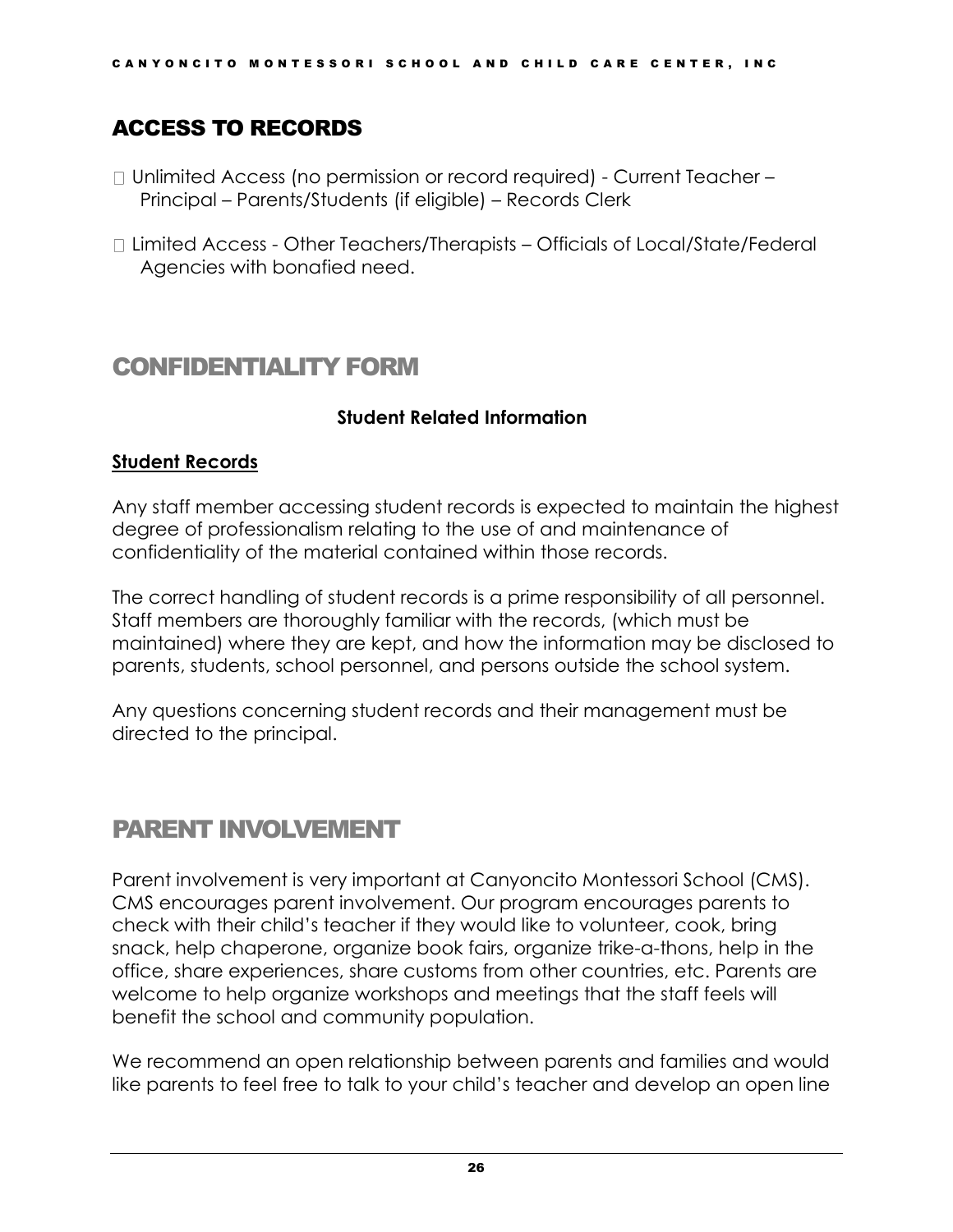of communication. If at any time, it is necessary to talk to a staff member please call the office and leave a message.

#### <span id="page-29-0"></span>ABSENCES

Please call the school office when your child will be absent. TRIPS: If your child is going to be gone please notify the school.

# <span id="page-29-1"></span>AUTHORIZATION TO PICK UP A CHILD

No child will be released to a person not authorized by the parent to pick the child up. WE MUST have written or verbal authorization for changes in this respect.

# <span id="page-29-2"></span>LOST OR MISSING CHILD POLICY

If your child is found to be missing from the facility the following steps will be taken;

- 1. An immediate attempt to contact a parent will be made. If parent(s) cannot be reached, an attempt will be made to notify the emergency contact person.
- 2. If your child cannot be located within 5 minutes, the police will be contacted.
- 3. If the police are contacted, a written report will be submitted to the Child Care Licensing Bureau.

#### <span id="page-29-3"></span>BIRTHDAYS

Parents are welcome to bring treats to celebrate their child's birthday. Please inform your child's teacher the day before the birthday. Keep the treats to a food and or a drink item. Please do not bring toys or party favors. DO NOT SEND INVITATIONS TO SCHOOL.

#### <span id="page-29-4"></span>PERMISSION SLIPS

Permission slips must be signed for all activities outside the school. If the permission slip is not signed and returned to the school by the time of departure the child will not be allowed to attend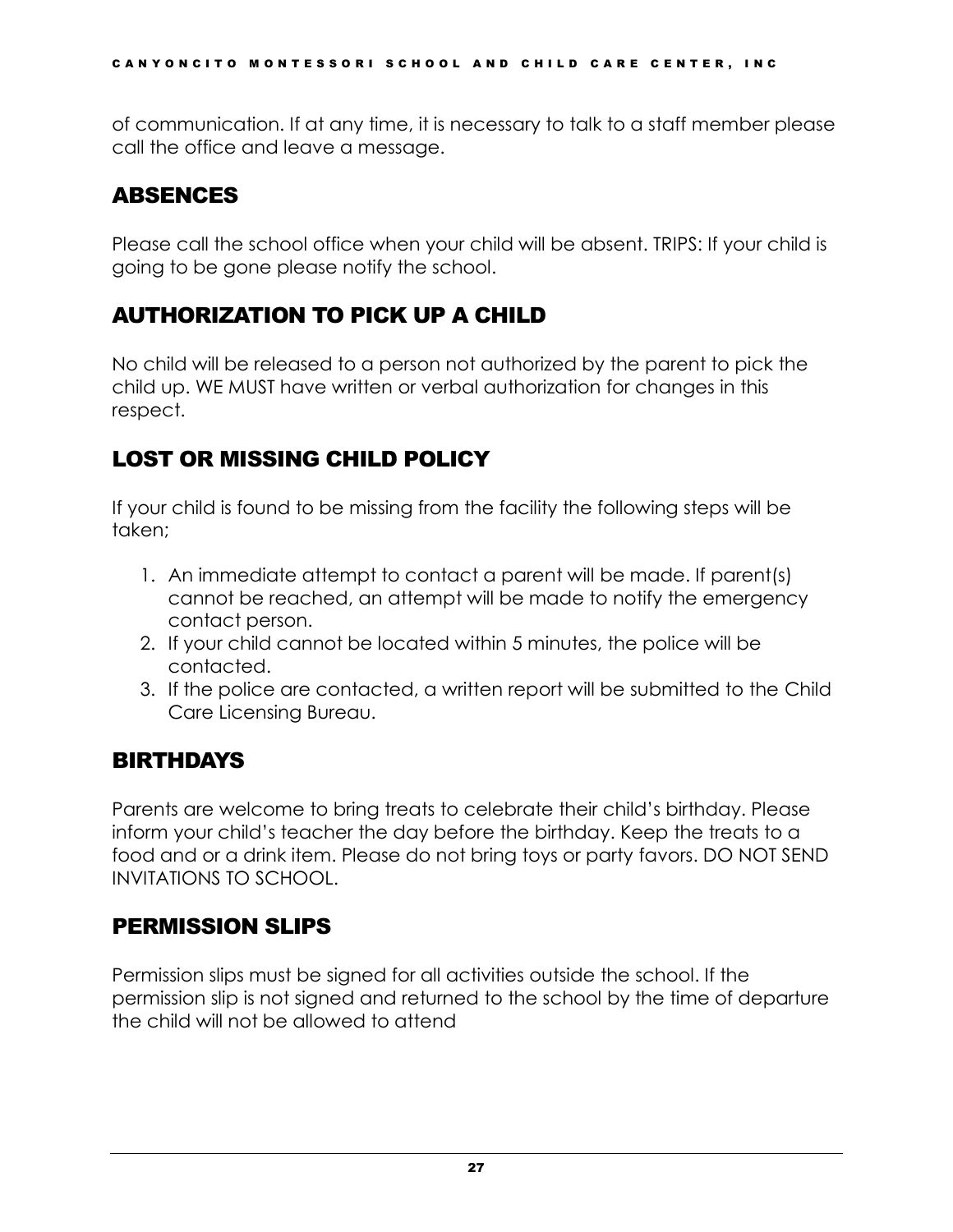#### <span id="page-30-0"></span>LUNCH

All children must bring their own lunch and drink. Please put your child's name on his/her lunch box. If you have something in your child's lunch that needs refrigeration, please put the lunch in the refrigerator. Yogurt must be refrigerated. We cannot heat items such as soup, spaghetti or pizza.

## <span id="page-30-1"></span>LUNCH PRE-SCHOOL

Please cut your child's sandwiches, fruits, etc. into bite size pieces. Your child needs a portion of protein, fruits and vegetables in their lunch every day. A thermos of milk or fruit juice is also necessary to meet nutritional needs. SODA-POP is not advisable. The children will be allowed to eat whatever is provided in the lunch. We cannot monitor the order of food chosen. If you do not want your child to eat the goodies (cookies, candy, cake) at the expense of sandwiches or other nutritious food, PLEASE DO NOT INCLUDE THEM IN THE LUNCH.

## <span id="page-30-2"></span>TOYS

The staff would like your support in having the children keep their TOYS and JEWELRY at home. The school will not be held responsible for your child's belongings at school. Children are allowed to bring items to share only when it is scheduled in their classrooms. NO GUNS, WAR TOYS, OR OTHER TOYS OF DESTRUCTION. These items are not allowed in our school. If a child must have a means to express feelings of aggression, may we suggest clay to pound (manual dexterity), hammer and saw to use (good visual-motor perception), punching bag to hit (to vent anger while developing perceptual abilities), and finger paints (to soothe jangled feelings while practicing a developmental rhythmic movement).

## <span id="page-30-3"></span>CLOTHING

During the winter season your child must bring proper clothing (snow pants, jacket, hat, mittens, and snow boots). **MARKED WITH HIS/HER NAME,** and backpack with name on it to store those items. We go out daily unless weather is extremely unpleasant (blizzard, rain, snow windy, cold, hot).

#### **CANYONCITO MONTESSORI SCHOOL IS NOT RESPONSIBLE FOR LOST CLOTHING**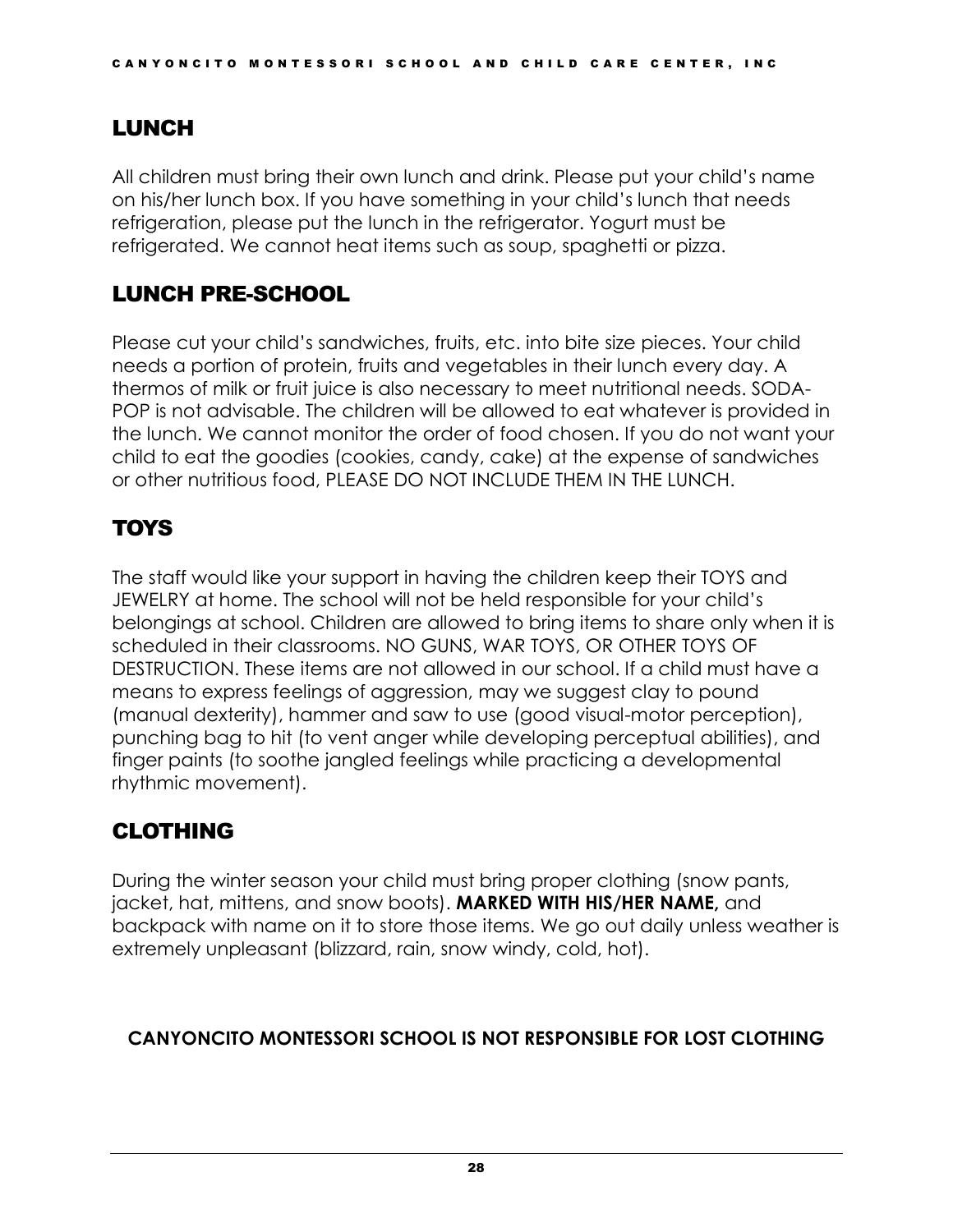ALL TWO (2), THREE (3) AND FOUR (4) YEAR OLDS need a complete change of clothes, (shirt, pants, underwear, and socks) in a sack with their name on the sack. **PLEASE LABEL THE CHILDREN'S JACKETS, MITTENS AND BOOTS WITH HIS OR HER NAME.** Please see that the change of clothes is appropriate for the season and the size of the child.

#### <span id="page-31-0"></span>ELEMENTARY-SCHOOL SNACK

**Elementary school children (this includes kindergarten children) provide their own snacks for both morning and afternoon. We encourage these snacks to be nutritional.**

## <span id="page-31-1"></span>PRE-SCHOOL SNACK

Each morning and afternoon the children are served snack. We try to keep the snack nutritional and choose from the 5 food groups. We would appreciate any help (if you have a garden, fruit trees, etc.). Occasionally the children will be preparing special foods for snack. Since food plays a vital part in your child's development, we would appreciate your support. **IF YOUR CHILD HAS A FOOD ALLERGY PLEASE INFORM THE TEACHER AND THE OFFICE.**

# <span id="page-31-2"></span>NAPS OR REST PERIOD

New Mexico regulations (Children, Youth and Families Department) require a facility to provide physical care appropriate to each child's developmental needs that will include a supervised rest period.

#### <span id="page-31-3"></span>GENERAL

**PRE-SCHOOL PARENTS:** Please walk your child into the classroom and make sure the aide or teacher knows of his/her arrival. Do not leave the child in the parking lot or at the front door.

Please come to the playground or into the classroom to get your child. **DO NOT SEND A SIBLING. MAKE SURE THE CHILD TELLS THE TEACHER HE/SHE IS LEAVING.**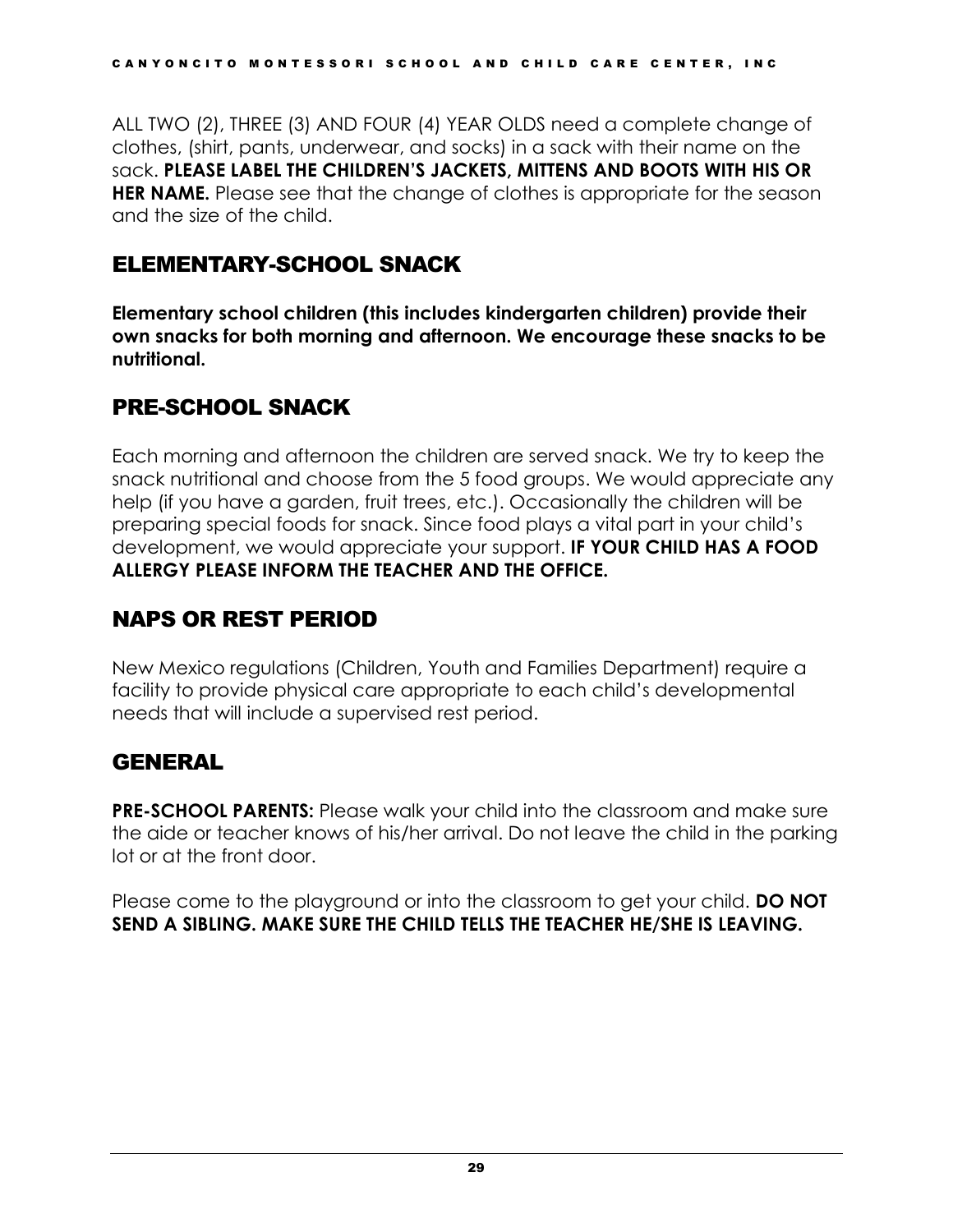#### <span id="page-32-0"></span>Registration/Materials Fees

**PRE-SCHOOL:** A \$300.00 non-refundable fee will be charged yearly (due at time of enrollment). Items covered by this fee include morning and afternoon snacks, weekly readers, pencils, colored pencils, crayons, markers, glue and all supplies your child will be using. A school supply list for your child to bring:

- 1 box of Kleenex
- 1 package of napkins

**ELEMENTARY:** A \$300.00 non-refundable fee will be charged yearly (due at time of enrollment). Items covered by this fee include books, workbooks, paper, pencils, erasers, crayons, tape, Physical Education materials, etc., that your child will be using during the year. A school supply list for your child to bring:

- 2 box of Kleenex
- 2 package of napkins
- Extra snack for morning and afternoon
- Your child may bring his own crayons, or he may use the schools (no markers please)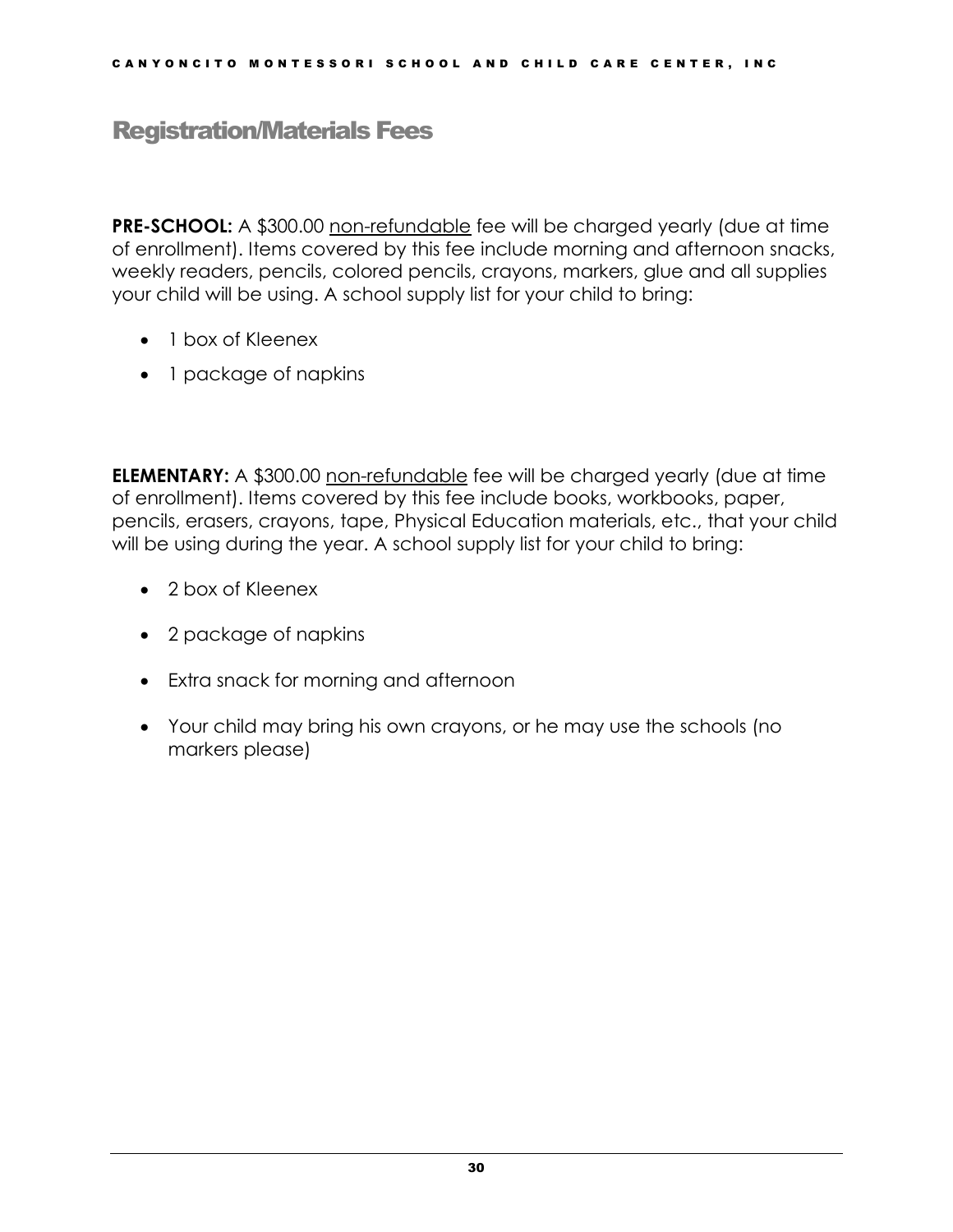#### TUITION

# **2021-2022**

<span id="page-33-0"></span>Tuition is payable one month in advance. The first month's tuition is due the first day the child attends classes. Tuition is charged on a monthly basis only. **REFUNDS WILL NOT BE MADE FOR ABSENT DAYS, SNOW DAYS, VACATION DAYS, or DISENROLLMENT.**  A written notice is due 1 month in advance if you plan to disenroll your child from Canyoncito. If you withdraw your child without a written notice you will be responsible for that month's full tuition.

If your child does not start school on the date specified on the registration agreement form, you will be responsible for that month(s) tuition. The type of program you choose on the registration agreement form may not be changed. All fees are based on a twenty (20) day school month. Some months will have more than 20 days, some less than 20. A full month's tuition will be charged for each month. We cannot save spaces if your child is absent for a month. Tuition is due regardless. **FEES ARE PAYABLE BY THE 10TH OF EACH MONTH**. Fees not paid by the10TH will result in a **\$30.00** late fee and disenrollment of your Child/Children. Fees for child/children picked up *AFTER 5:30 P.M. ARE \$30.00 PER MINUTE PER CHILD.* A **\$50.00**  service charge will be added to your bill if a check is returned.

#### Pre-School

| 5 Day Program (8:30 - 11:30)     | \$585.00 per month  |                                   |
|----------------------------------|---------------------|-----------------------------------|
| 5 Full Day Program (7:15 - 5:30) | \$1105.00 per month |                                   |
| 4 Day Program (8:30 – 11:30)     | \$530.00 per month  | (16 days/ month)                  |
| 4 Full Day Program (7:15 – 5:30) | \$936.00 per month  |                                   |
| 3 Day Program (8:30 – 11:30)     | \$494.00 per month  | (12 days /month)                  |
| 3 Full Day Program (7:15 - 5:30) | \$806.00 per month  |                                   |
| 2 Day Program (8:30 - 11:30)     | \$392.00 per month  | $(8 \text{ days} / \text{month})$ |
| 2 Full Day Program (7:15 – 5:30) | \$645.00 per month  |                                   |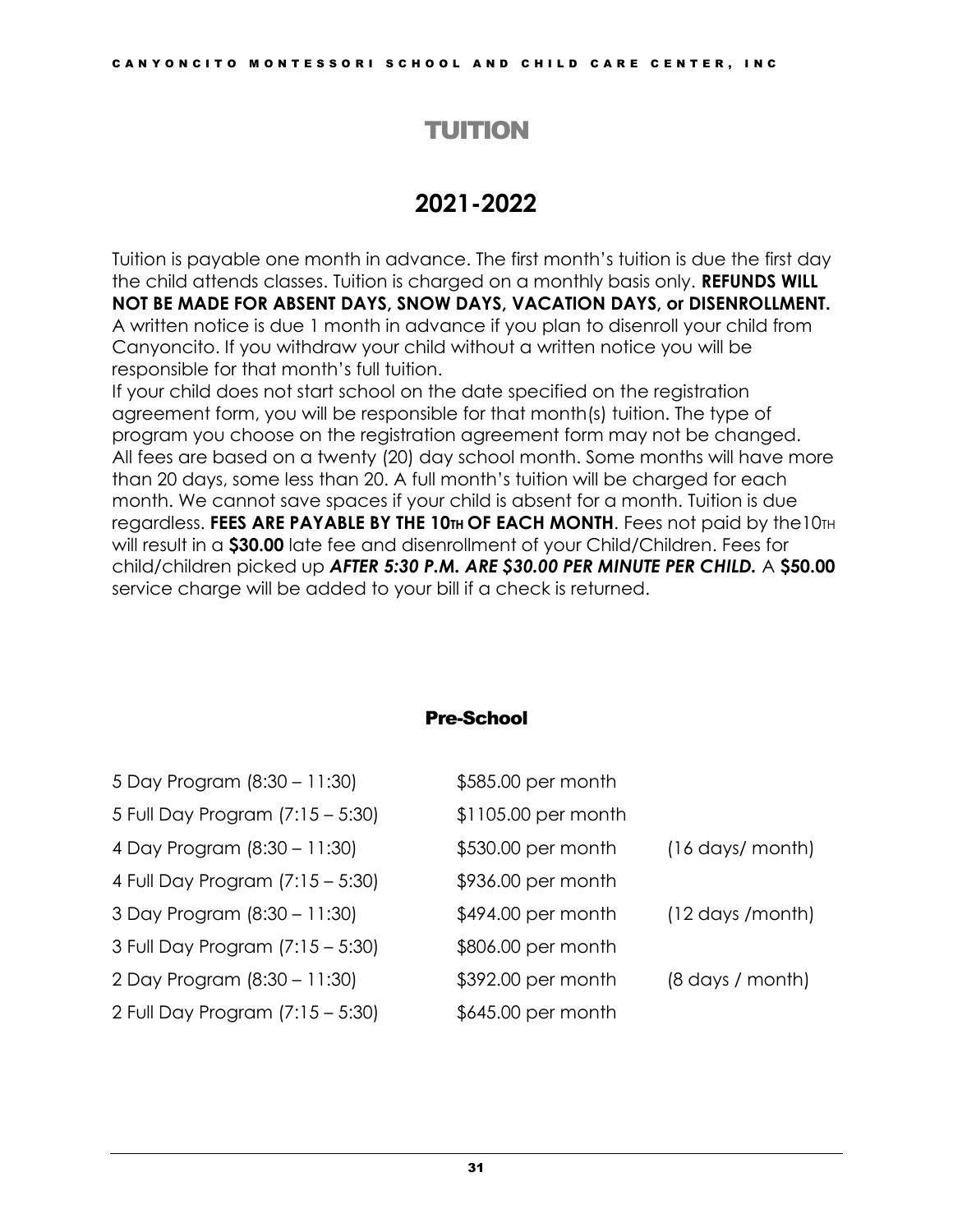#### ELEMENTARY

#### **Kindergarten**

| Morning Session*<br>8:30-11:30                                            | \$624.00 per month                        |
|---------------------------------------------------------------------------|-------------------------------------------|
| Afternoon Session*<br>12:30-3:30                                          | \$624.00 per month                        |
| All Day Kindergarten<br>$8:30 - 3:30$<br>5 Full Day Program (7:15 – 5:30) | \$936.00 per month<br>\$1105.00 per month |
| $C$ rados 1 through $\angle$                                              |                                           |

Grades 1 through 6  $8:30 - 3:30$ 5 Full Day Program (7:15 – 5:30)

\$936.00 per month \$1105.00 per month

#### FEES

| After 5:30                                                                     | \$30.00 per minute per child                      |
|--------------------------------------------------------------------------------|---------------------------------------------------|
| *Before or after these times<br>Registration Fee/Material Fee (non-refundable) | $$14.00$ (5 min. = $$1.17$ )<br>\$330.00 per year |
| Registration Fee/Material Fee for Summer<br>(non-refundable)                   | \$165.00                                          |

\*Fees will apply before and after these times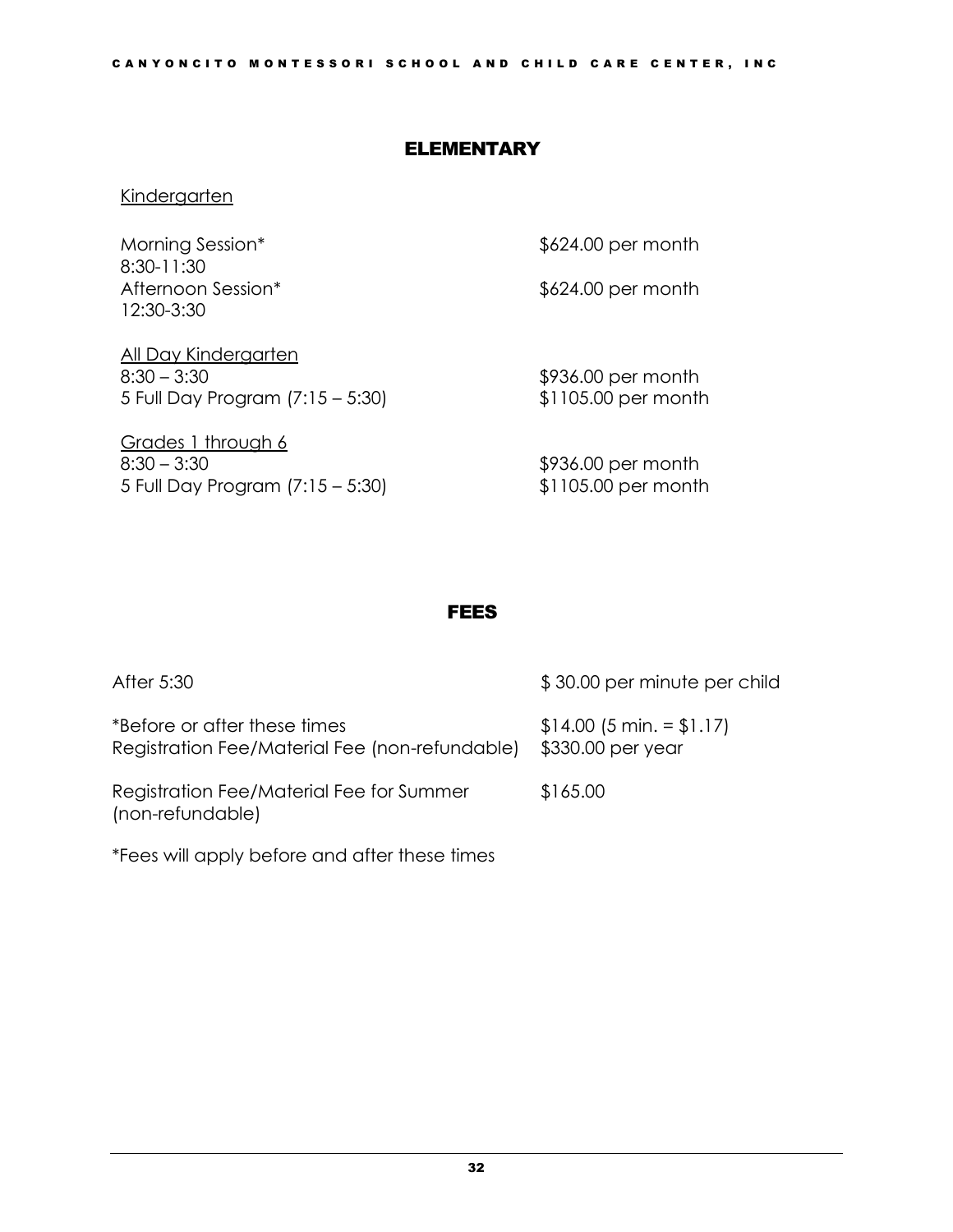#### 2021-2022 Calendar

# <span id="page-35-1"></span><span id="page-35-0"></span>WEEKLY SCHEDULE FOR PRE-SCHOOL AND PRE-K

#### **(**DATES and TIMES are APPROXIMATE**)**

#### Monday-Friday

| $7:15 - 8:30$  | Children arrive at center            |
|----------------|--------------------------------------|
| 8:30-8:50      | Story Time and Music                 |
| 8:50-10:30     | <b>Class Work and Selective Time</b> |
| 10:30-11:00    | Bathroom Break and Snack Time        |
| 11:00-11:45    | Outside Play                         |
| $11:45-12:45$  | Lunch                                |
| $12:45 - 1:15$ | <b>Bathroom Break and Story</b>      |
| $1:15-3:00$    | Nap                                  |
| 3:00-3:30      | <b>Bathroom Break and Snack</b>      |
| 3:30-5:30      | <b>After School Care</b>             |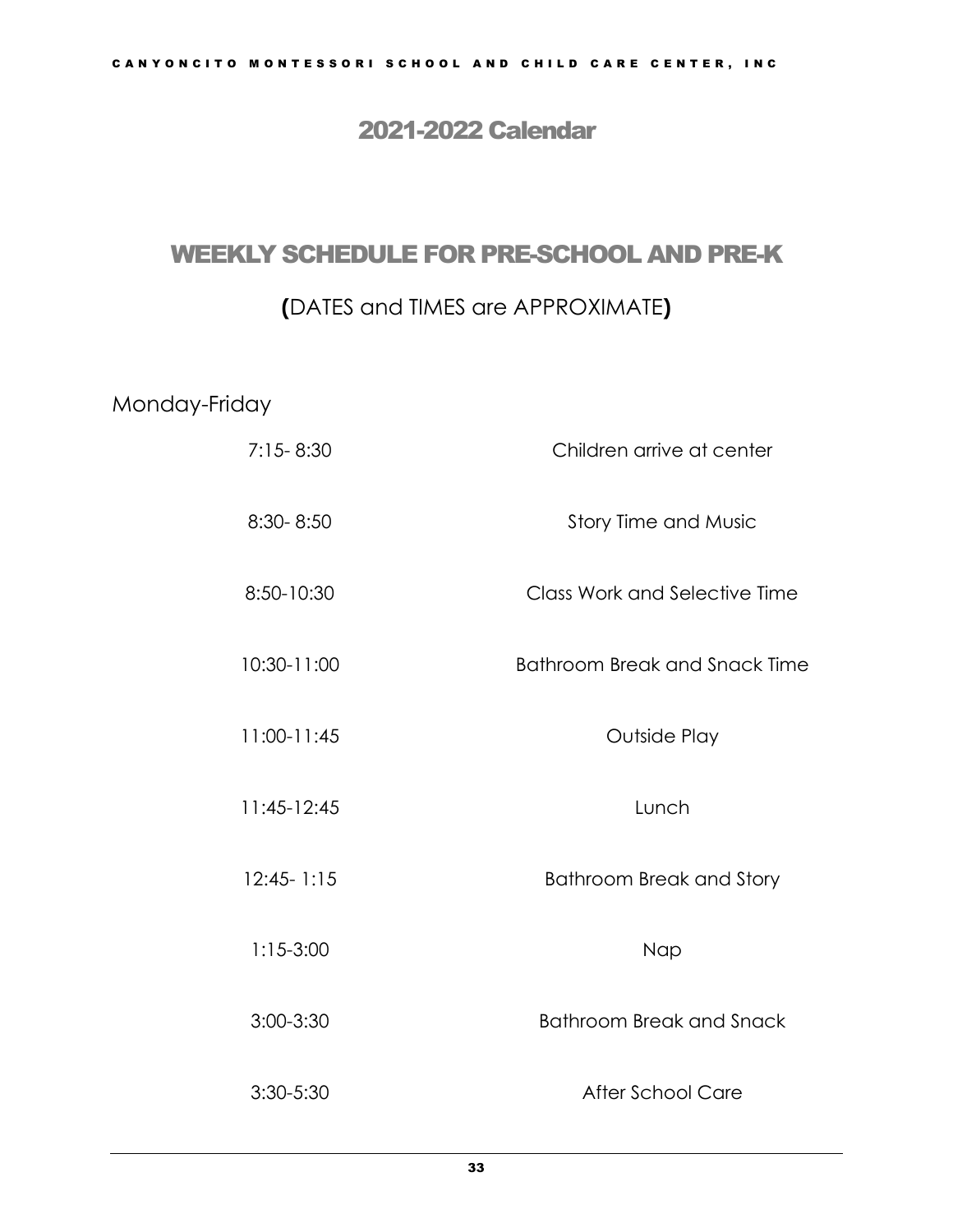|                |                |                         | <b>August 2021</b>  |                               |                |                | <b>Canyoncito Montessori School</b>                          |         |                         |         |                   | February 2022  |         |                  |
|----------------|----------------|-------------------------|---------------------|-------------------------------|----------------|----------------|--------------------------------------------------------------|---------|-------------------------|---------|-------------------|----------------|---------|------------------|
| S              | M              | т                       | W                   | т                             | F              | $\mathsf S$    | 2525 Canyon Road                                             | S       | M                       | т       | W                 | т              | F       | $\mathsf S$      |
| 1              | $\overline{2}$ | 3                       | 4                   | 5                             | $\bf 6$        | $\overline{7}$ | Los Alamos, NM 87544                                         |         |                         | 1       | $\mathbf 2$       | 3              | 4       | $\sqrt{5}$       |
| 8              | $\bf{9}$       | 10                      | 11                  | 12                            | 13             | 14             |                                                              | 6       | $\overline{\mathbf{r}}$ | 8       | $\boldsymbol{9}$  | 10             | 11      | 12               |
| 15             | 16             | 17                      | 18                  | 19                            | 20             | 21             |                                                              | 13      | 14                      | 15      | 16                | 17             | 18      | 19               |
| 22             | 23             | 24                      | 25                  | 26                            | 27             | 28             |                                                              | 20      | 21                      | 22      | 23                | 24             | 25      | 26               |
| 29             | 30             | 31                      |                     |                               |                |                | August 9 - First day of school                               | 27      | 28                      |         |                   |                |         |                  |
|                |                |                         |                     |                               |                |                |                                                              |         |                         |         |                   |                |         |                  |
|                |                |                         | September 2021      |                               |                |                | September 6 - Labor Day<br>September 23 - Pictures (7:30     |         |                         |         | <b>March 2022</b> |                |         |                  |
| S              | M              | т                       | W                   | т                             | F              | S              | am)                                                          | S       | M                       | т       | W                 | т              | F       | S                |
|                |                |                         | 1                   | $\mathbf 2$                   | 3              | 4              |                                                              |         |                         | 1       | $\overline{2}$    | 3              | 4       | 5                |
|                |                |                         |                     |                               |                |                | October 11 - Indigenous People                               |         |                         |         |                   |                |         |                  |
| 5              | 6              | $\overline{\mathbf{r}}$ | 8                   | 9                             | 10             | 11             | Day                                                          | 6       | $\overline{\mathbf{r}}$ | 8       | 9                 | 10             | 11      | 12               |
| 12             | 13             | 14                      | 15                  | 16                            | 17             | 18             |                                                              | 13      | 14                      | 15      | 16                | 17             | 18      | 19               |
| 19             | 20             | 21                      | 22                  | 23                            | 24             | 25             | November 11 - Veterans' Day<br>November 24-26 - Thanksgiving | 20      | 21                      | 22      | 23                | 24             | 25      | 26               |
| 26             | 27             | 28                      | 29                  | 30                            |                |                | Day                                                          | 27      | 28                      | 29      | 30                | 31             |         |                  |
|                |                |                         |                     |                               |                |                |                                                              |         |                         |         |                   |                |         |                  |
|                |                |                         | October 2021        |                               |                |                | December 22 - Last day of Semester 1                         |         |                         |         | <b>April 2022</b> |                |         |                  |
| S              | M              | т                       | W                   | Т                             | F              | S              | December 23 - January 4 Winter Break                         | S       | M                       | т       | W                 | т              | F       | S                |
|                |                |                         |                     |                               |                |                | January 5 - First day of Semester                            |         |                         |         |                   |                |         |                  |
|                |                |                         |                     |                               | 1<br>8         | 2              | 2                                                            |         | $\overline{4}$          |         |                   |                | 1       | $\boldsymbol{2}$ |
| 3              | 4<br>11        | 5<br>12                 | 6<br>13             | $\overline{\mathbf{r}}$<br>14 | 15             | 9              | January 17 - Martin Luther King, Jr. Day                     | 3<br>10 | 11                      | 5<br>12 | 6<br>13           | 7<br>14        | 8<br>15 | 9                |
| 10<br>17       | 18             | 19                      | 20                  | 21                            | 22             | 16<br>23       |                                                              | 17      | 18                      | 19      | 20                | 21             | 22      | 16<br>23         |
| 24             | 25             | 26                      | 27                  | 28                            | 29             | 30             | February 15 - Presidents' Day                                | 24      | 25                      | 26      | 27                | 28             | 29      | 30               |
| 31             |                |                         |                     |                               |                |                |                                                              |         |                         |         |                   |                |         |                  |
|                |                |                         | November 2021       |                               |                |                | March 24 - April 5 - Spring Break                            |         |                         |         | <b>May 2022</b>   |                |         |                  |
|                |                |                         |                     |                               |                |                | May 27 - Last Day of                                         |         |                         |         |                   |                |         |                  |
| S              | M              | т                       | W                   | Τ                             | F              | S              | school                                                       | S       | M                       | Т       | W                 | Τ              | F       | $\mathbb S$      |
|                | 1              | 2                       | 3                   | 4                             | 5              | 6              | May 30 - Memorial Day                                        | 1       | $\overline{2}$          | 3       | 4                 | 5              | 6       | $\overline{7}$   |
| 7              | 8              | 9                       | 10                  | 11                            | 12             | 13             |                                                              | 8       | 9                       | 10      | 11                | 12             | 13      | 14               |
| 14             | 15             | 16                      | 17                  | 18                            | 19             | 20             | June 13-17 - Break                                           | 15      | 16                      | 17      | 18                | 19             | 20      | 21               |
| 21             | 22             | 23                      | 24                  | 25                            | 26             | 27             | July 4 - Independence<br>Day                                 | 22      | 23                      | 24      | 25                | 26             | 27      | 28               |
| 28             | 29             | 30                      |                     |                               |                |                | July 18-22 - Break                                           | 29      | 30                      | 31      |                   |                |         |                  |
|                |                |                         |                     |                               |                |                |                                                              |         |                         |         |                   |                |         |                  |
|                |                |                         | December 2021       |                               |                |                |                                                              |         |                         |         | <b>June 2022</b>  |                |         |                  |
| S              | M              | $\mathsf{T}$            | W                   | Т                             | F              | $\mathbb S$    |                                                              | S       | M                       | T.      | W                 | Τ              | F       | S                |
|                |                |                         | 1                   | $\mathbf 2$                   | 3              | $\overline{4}$ | Notes:                                                       |         |                         |         | 1                 | $\mathbf{2}$   | 3       | 4                |
| 5              | 6              | $\overline{7}$          | 8                   | 9                             | 10             | 11             |                                                              | 5       | 6                       | 7       | 8                 | 9              | 10      | 11               |
| 12             | 13             | 14                      | 15                  | 16                            | 17             | 18             | Per the LANL 2022 calendar, the school may be                | 12      | 13                      | 14      | 15                | 16             | 17      | 18               |
| 19             | 20             | 21                      | 22                  | 23                            | 24             | 25             | closed on June 20th.                                         | 19      | 20                      | 21      | 22                | 23             | 24      | 25               |
| 26             | 27             | 28                      | 29                  | 30                            | 31             |                |                                                              | 26      | 27                      | 28      | 29                | 30             |         |                  |
|                |                |                         |                     |                               |                |                |                                                              |         |                         |         |                   |                |         |                  |
|                |                |                         | <b>January 2022</b> |                               |                |                |                                                              |         |                         |         | <b>July 2022</b>  |                |         |                  |
| S              | M              | T.                      | W                   | $\mathsf{T}$                  | F              | S              |                                                              | S       | M                       | T.      | W                 | Τ              | F       | $\mathsf S$      |
|                |                |                         |                     |                               |                | 1              |                                                              |         |                         |         |                   |                | 1       | $\boldsymbol{2}$ |
| $\overline{2}$ | $\mathbf{3}$   | $\overline{\mathbf{4}}$ | 5                   | 6                             | $\overline{7}$ | 8              |                                                              | 3       | $\overline{\mathbf{4}}$ | 5       | 6                 | $\overline{7}$ | 8       | $\boldsymbol{9}$ |
| 9              | 10             | 11                      | 12                  | 13                            | 14             | 15             |                                                              | 10      | 11                      | 12      | 13                | 14             | 15      | 16               |
| 16             | 17             | 18                      | 19                  | 20                            | 21             | 22             |                                                              | 17      | 18                      | 19      | 20                | 21             | 22      | 23               |
| 23             | 24             | 25                      | 26                  | 27                            | 28             | 29             |                                                              | 24      | 25                      | 26      | 27                | 28             | 29      | 30               |
| 30             | 31             |                         |                     |                               |                |                |                                                              | 31      |                         |         |                   |                |         |                  |

| 8  | 9  | 10             | 11           | 12             | 13           | 14 |                                                                                           | 6  | 7            | 8              | 9                       | 10 | 11 | 12             |
|----|----|----------------|--------------|----------------|--------------|----|-------------------------------------------------------------------------------------------|----|--------------|----------------|-------------------------|----|----|----------------|
| 15 | 16 | 17             | 18           | 19             | 20           | 21 |                                                                                           | 13 | 14           | 15             | 16                      | 17 | 18 | 19             |
| 22 | 23 | 24             | 25           | 26             | 27           | 28 |                                                                                           | 20 | 21           | 22             | 23                      | 24 | 25 | 26             |
| 29 | 30 | 31             |              |                |              |    | August 9 - First day of school                                                            | 27 | 28           |                |                         |    |    |                |
|    |    |                |              |                |              |    |                                                                                           |    |              |                | <b>March 2022</b>       |    |    |                |
|    |    | September 2021 |              |                |              |    | September 6 - Labor Day                                                                   |    |              |                |                         |    |    |                |
| S  | M  | т              | W            | т              | F            | S  | September 23 - Pictures (7:30<br>am)                                                      | S  | M            | т              | W                       | т  | F  | S              |
|    |    |                | 1            | $\overline{2}$ | $\mathbf{3}$ | 4  |                                                                                           |    |              | 1              | $\mathbf{2}$            | 3  | 4  | 5              |
|    |    |                |              |                |              |    | October 11 - Indigenous People                                                            |    |              |                |                         |    |    |                |
| 5  | 6  | 7              | 8            | 9              | 10           | 11 | Day                                                                                       | 6  | 7            | 8              | 9                       | 10 | 11 | 12             |
| 12 | 13 | 14             | 15           | 16             | 17           | 18 | the control of the control of the control of the control of the control of the control of | 13 | 14           | 15             | 16                      | 17 | 18 | 19             |
| 19 | 20 | 21             | 22           | 23             | 24           | 25 | November 11 - Veterans' Day                                                               | 20 | 21           | 22             | 23                      | 24 | 25 | 26             |
|    |    |                |              |                |              |    | November 24-26 - Thanksgiving                                                             |    |              |                |                         |    |    |                |
| 26 | 27 | 28             | 29           | 30             |              |    | Day                                                                                       | 27 | 28           | 29             | 30                      | 31 |    |                |
|    |    |                |              |                |              |    |                                                                                           |    |              |                |                         |    |    |                |
|    |    |                | October 2021 |                |              |    | December 22 - Last day of Semester 1                                                      |    |              |                | <b>April 2022</b>       |    |    |                |
| S  | M  | т              | W            | т              | F            | S  | December 23 - January 4 Winter Break                                                      | S  | M            | т              | W                       | T. | F  | S              |
|    |    |                |              |                |              |    | January 5 - First day of Semester                                                         |    |              |                |                         |    |    |                |
|    |    |                |              |                | 1            | 2  | 2                                                                                         |    |              |                |                         |    | 1  | 2              |
| 3  | 4  | 5              | 6            | 7              | 8            | 9  | January 17 - Martin Luther King, Jr. Day                                                  | 3  | 4            | $5\phantom{1}$ | 6                       | 7  | 8  | 9              |
| 10 | 11 | 12             | 13           | 14             | 15           | 16 |                                                                                           | 10 | 11           | 12             | 13                      | 14 | 15 | 16             |
| 17 | 18 | 19             | 20           | 21             | 22           | 23 | February 15 - Presidents' Day                                                             | 17 | 18           | 19             | 20                      | 21 | 22 | 23             |
| 24 | 25 | 26             | 27           | 28             | 29           | 30 |                                                                                           | 24 | 25           | 26             | 27                      | 28 | 29 | 30             |
| 31 |    |                |              |                |              |    | March 24 - April 5 - Spring Break                                                         |    |              |                |                         |    |    |                |
|    |    | November 2021  |              |                |              |    |                                                                                           |    |              |                | <b>May 2022</b>         |    |    |                |
|    |    |                |              |                |              |    | May 27 - Last Day of                                                                      |    |              |                |                         |    |    |                |
| S  | м  | т              | W            | Т              | F            | S  | school                                                                                    | S  | M            | т              | W                       | Т  | F  | S              |
|    | 1  | $\overline{2}$ | 3            | 4              | 5            | 6  | May 30 - Memorial Day                                                                     | 1  | $\mathbf{2}$ | 3              | $\overline{\mathbf{4}}$ | 5  | 6  | $\overline{7}$ |
| 7  | 8  | 9              | 10           | 11             | 12           | 13 |                                                                                           | 8  | 9            | 10             | 11                      | 12 | 13 | 14             |
| 14 | 15 | 16             | 17           | 18             | 19           | 20 | June 13-17 - Break                                                                        | 15 | 16           | 17             | 18                      | 19 | 20 | 21             |
|    |    |                |              |                |              |    | July 4 - Independence                                                                     |    |              |                |                         |    |    |                |
| 21 | 22 | 23             | 24           | 25             | 26           | 27 | Day                                                                                       | 22 | 23           | 24             | 25                      | 26 | 27 | 28             |
| 28 | 29 | 30             |              |                |              |    | July 18-22 - Break                                                                        | 29 | 30           | 31             |                         |    |    |                |
|    |    |                |              |                |              |    |                                                                                           |    |              |                |                         |    |    |                |
|    |    | Desamber 2024  |              |                |              |    |                                                                                           |    |              |                | $l_{\text{max}}$ 2022   |    |    |                |



|    |                         |                | <b>February 2022</b> |    |    |                |
|----|-------------------------|----------------|----------------------|----|----|----------------|
| S  | M                       | T              | W                    | T  | F  | S              |
|    |                         | 1              | $\overline{2}$       | 3  | 4  | 5              |
| 6  | $\overline{7}$          | 8              | 9                    | 10 | 11 | 12             |
| 13 | 14                      | 15             | 16                   | 17 | 18 | 19             |
| 20 | 21                      | 22             | 23                   | 24 | 25 | 26             |
| 27 | 28                      |                |                      |    |    |                |
|    |                         |                | <b>March 2022</b>    |    |    |                |
|    |                         |                |                      |    |    |                |
| S  | M                       | Τ              | W                    | T  | F  | S              |
|    |                         | 1              | $\mathbf{2}$         | 3  | 4  | 5              |
| 6  | $\overline{7}$          | 8              | 9                    | 10 | 11 | 12             |
| 13 | 14                      | 15             | 16                   | 17 | 18 | 19             |
| 20 | 21                      | 22             | 23                   | 24 | 25 | 26             |
| 27 | 28                      | 29             | 30                   | 31 |    |                |
|    |                         |                |                      |    |    |                |
|    |                         |                | <b>April 2022</b>    |    |    |                |
| S  | M                       | T              | W                    | т  | F  | S              |
|    |                         |                |                      |    | 1  | $\overline{c}$ |
| 3  | $\overline{\mathbf{4}}$ | $5\phantom{1}$ | 6                    | 7  | 8  | 9              |
| 10 | 11                      | 12             | 13                   | 14 | 15 | 16             |
| 17 | 18                      | 19             | 20                   | 21 | 22 | 23             |
| 24 | 25                      | 26             | 27                   | 28 | 29 | 30             |
|    |                         |                |                      |    |    |                |
|    |                         |                | <b>May 2022</b>      |    |    |                |
| S  | M                       | $\mathsf{T}$   | W                    | T  | F  | S              |
|    | $\mathbf{2}$            | 3              | 4                    | 5  | 6  | $\overline{7}$ |
| 1  |                         |                |                      |    |    |                |
| 8  | 9                       | 10             | 11                   | 12 | 13 | 14             |
| 15 | 16                      | 17             | 18                   | 19 | 20 | 21             |
| 22 | 23                      | 24             | 25                   | 26 | 27 | 28             |

|             | ber 2021 |    |    |                                               |                 |     |      | <b>June 2022</b> |          |    |      |
|-------------|----------|----|----|-----------------------------------------------|-----------------|-----|------|------------------|----------|----|------|
| Ν           |          | E  | -S |                                               | S               | м   |      | W                |          | E  |      |
|             | 2        | 3  | 4  | Notes:                                        |                 |     |      |                  |          | 3  |      |
| 8           | 9        | 10 | 11 |                                               | 5               | 6   |      | 8                | 9        | 10 |      |
| l 5         | 16       |    | 18 | Per the LANL 2022 calendar, the school may be | 12 <sup>2</sup> | 13  | 14   | 15               | $-16$    | 17 | -18  |
| $2^{\circ}$ | 23       | 24 | 25 | closed on June 20th.                          | 19              | 20  | - 21 |                  | 22 23 24 |    | - 25 |
| 29.         | 30       | 31 |    |                                               | 26.             | -27 | - 28 | - 29             | - 30     |    |      |
|             |          |    |    |                                               |                 |     |      |                  |          |    |      |

| <b>July 2022</b> |    |    |    |    |    |                |  |  |  |  |  |  |
|------------------|----|----|----|----|----|----------------|--|--|--|--|--|--|
| S                | м  | т  | w  | T  | F  | S              |  |  |  |  |  |  |
|                  |    |    |    |    | 1  | $\overline{2}$ |  |  |  |  |  |  |
| 3                | 4  | 5  | 6  | 7  | 8  | 9              |  |  |  |  |  |  |
| 10               | 11 | 12 | 13 | 14 | 15 | 16             |  |  |  |  |  |  |
| 17               | 18 | 19 | 20 | 21 | 22 | 23             |  |  |  |  |  |  |
| 24               | 25 | 26 | 27 | 28 | 29 | 30             |  |  |  |  |  |  |
| 31               |    |    |    |    |    |                |  |  |  |  |  |  |